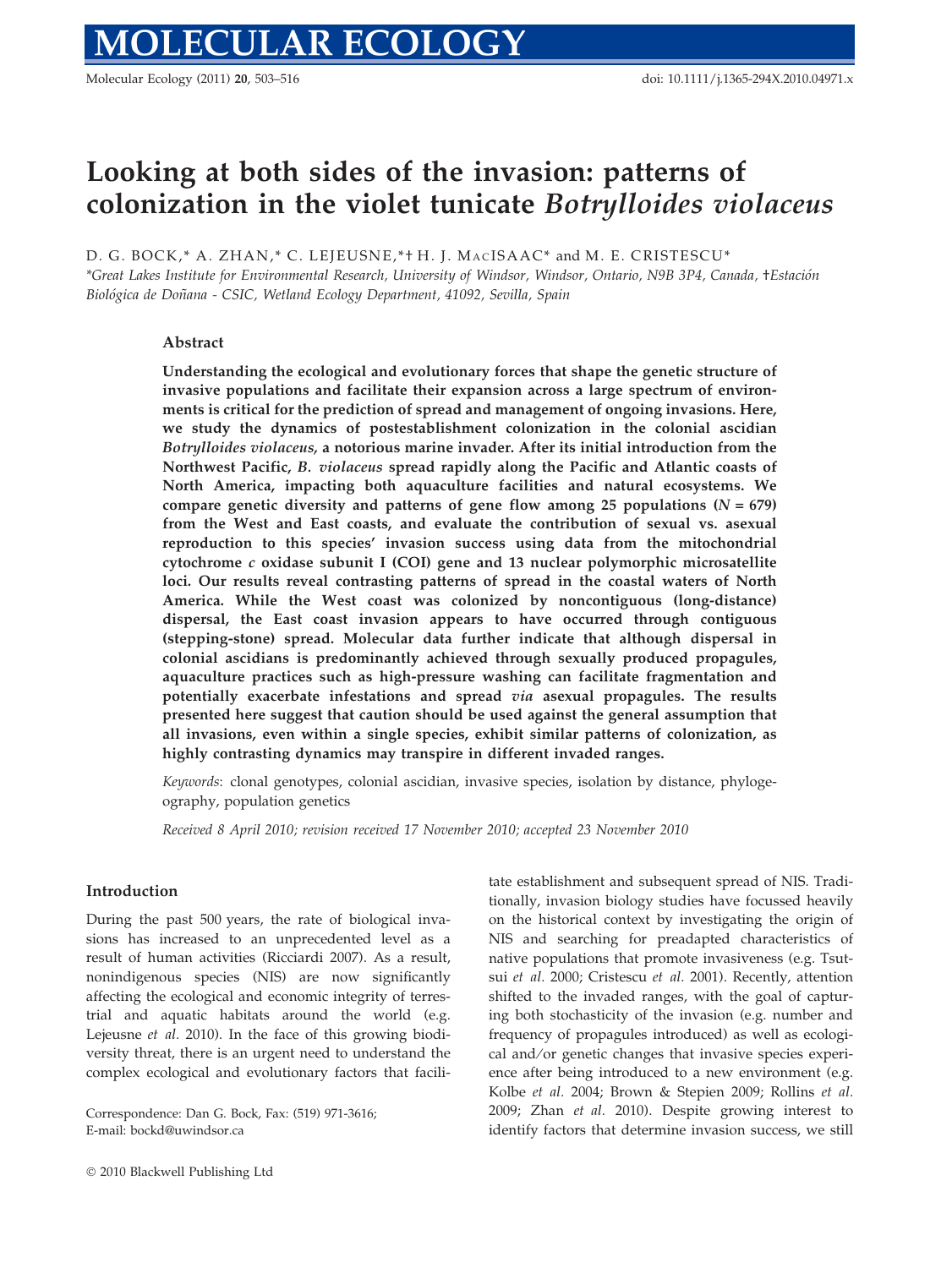have a limited understanding of how patterns of colonization vary across the large spectrum of environments typically encountered by widespread invaders. Such information is essential for recognizing how dispersal vectors and life history traits contribute to the spread of invasive species, for understanding the evolutionary forces that drive invasion success, and ultimately for developing effective management strategies.

Evidence that postestablishment dispersal varies not only between but also within species has started to accumulate with the recent expansion in the geographical scale of NIS genetic surveys (e.g. Voisin et al. 2005; Darling & Folino-Rorem 2009; Ramakrishnan et al. 2010). Collectively, these studies suggest that fine-scale population genetic analyses performed at multiple spatial scales or settings might be the key for understanding how region-specific attributes can drive within-species invasion patterns. In this context, studies of widespread invaders such as colonial ascidians provide excellent opportunities for exploring how invasion history, vector availability and life history traits influence colonization dynamics in different areas of introduction.

Botrylloides violaceus (Stolidobranchia, Styelidae), also known as the violet tunicate, is an invasive colonial ascidian, commonly recognized as a biofouling nuisance species. In natural ecosystems, it has been shown to overgrow and outcompete indigenous species, at times becoming dominant in subtidal benthic communities (Berman et al. 1992). In aquaculture facilities, it smothers target species, limits food availability and covers available substrate making harvesting difficult (Carver et al. 2006). B. violaceus is considered native to the Northwest Pacific, most likely Japan (Saito et al. 1981). Outside of its native range, it occurs on both coasts of North America (Carver et al. 2006) as well as the coasts of Australia, Italy, the United Kingdom, Ireland and the Netherlands (Zaniolo et al. 1998; Gittenberger 2007; Minchin 2007; Perez-Portela et al. 2009). The first nonindigenous population of B. violaceus is thought to have established on the coast of California (Lambert & Lambert 2003). However, because of confusion with the congener B. diegensis, the date of the first published report remains uncertain and can be either 1945 (collection made in 1939; Van Name 1945; unconfirmed) or the 1970s (Fay & Johnson 1971; confirmed). At present, B. violaceus occupies much of the West coast, achieving high abundance from Ensenada, Mexico to Alaska (Lambert & Sanamyan 2001; Lambert & Lambert 2003). The establishment of B. violaceus on the East coast is equally obscure, also because of taxonomic confusion. It is thought that the first populations were established sometime between 1973 and 1978 on the coasts of Massachusetts and Maine (Dr. J.T. Carlton, personal communication). Since then, the East coast B. violaceus

invasion spread rapidly south to Connecticut and north to Prince Edward Island (Carver et al. 2006) and Newfoundland (Callahan et al. 2010). Multiple vectors are considered responsible for the dispersal of B. violaceus along the West and East coasts. Coastal vessel hull fouling and the movement of aquaculture shellfish stocks are considered the primary vectors (Dijkstra et al. 2007; Dr. J.T. Carlton, personal communication), although ballast water discharge (Dijkstra et al. 2007), rafting of fragmented colony parts (Carver et al. 2006) and spread as epibionts on large crustaceans (Bernier et al. 2009) have also been suggested to facilitate dispersal of the species.

Biological characteristics linked to the high invasiveness of B. violaceus include the ability to engage in both sexual and asexual reproduction. In particular, asexual budding of individual zooids often leads to the formation of large mats, which commonly fragment and regenerate, leading to an increased local abundance and dispersal potential (Carver et al. 2006). B. violaceus is highly effective at reattaching when dislodged from substrates (Bullard et al. 2007), thus the common aquaculture management technique of high-pressure washing is largely ineffective and may, in fact, lead to an increase in colony fragmentation and subsequent infestation. Although the distribution, impacts and ecology of B. violaceus have been extensively studied, a comprehensive examination of genetic patterns associated with this species' rapid range expansion is still lacking.

Here we use mitochondrial COI sequences and 13 polymorphic nuclear microsatellite loci to characterize the genetic structure of 25 introduced populations of B. violaceus sampled along the West and East coasts of North America. The primary goals of this study were to: (i) investigate the genetic diversity of introduced populations on the West and East coasts; (ii) compare the patterns of gene flow within and between coasts; and (iii) evaluate the relative contribution of sexual and asexual reproduction to this species' rapid population expansion. Characterization of genetic structure in established populations further allowed us to make inferences on the colonization history of B. violaceus in the two invaded ranges in North America.

#### Materials and methods

## Sampling and DNA extraction

We sampled 679 colonies of B. violaceus from 25 North American locations: 344 (50.7%) colonies from the West coast and 335 (49.3%) from the East coast (Fig. 1; Table 1). A fine-scale sampling scheme was employed for the northern part of the current distribution range where rapid spread of B. violaceus is challenging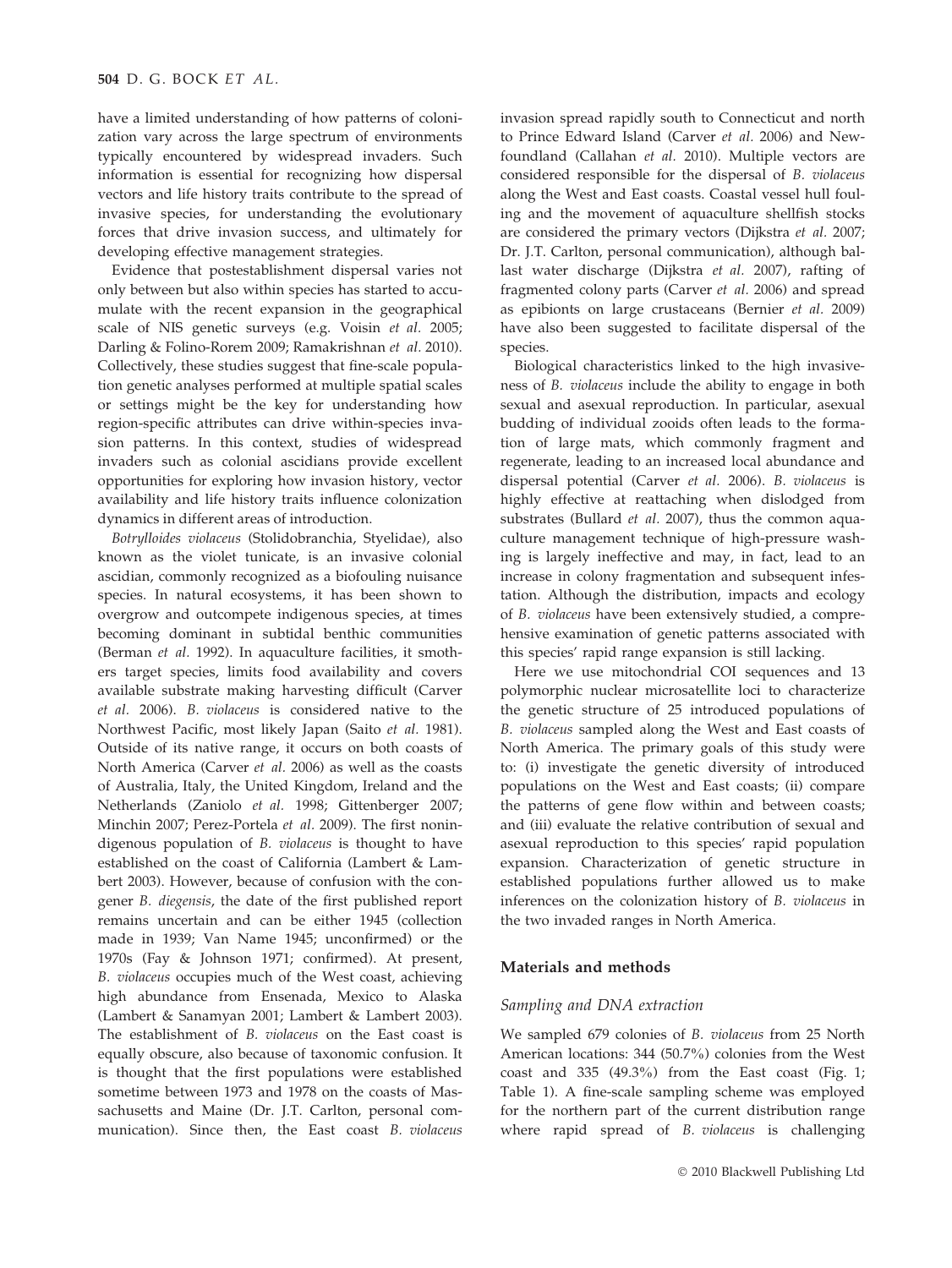

Fig. 1 Sampling locations for the violet tunicate Botrylloides violaceus on the West and East coasts of North America, with locality names defined in Table 1. Inset maps show the focal sampling regions on each coast.

Table 1 Locations of Botrylloides violaceus sampling and genetic diversity indices for mitochondrial and microsatellite markers with  $N_c$ , sample size including clonal genotypes; N, sample size after removal of clones;  $N_{\text{h}}$ , number of haplotypes; h, haplotype diversity;  $\pi$ , nucleotide diversity; N<sub>A</sub>, number of alleles; N<sub>AP</sub>, number of private alleles; A<sub>c</sub>, allelic richness; H<sub>O</sub>, mean observed heterozygosity;  $H<sub>E</sub>$ , mean expected heterozygosity

|                          |            | mtDNA            |     |                |                     | Microsatellite |       |             |     |       |                |     |             |             |
|--------------------------|------------|------------------|-----|----------------|---------------------|----------------|-------|-------------|-----|-------|----------------|-----|-------------|-------------|
| Location                 | ID         | $N_{\rm C}$<br>N |     | $N_{h}$        | Haplotype codes     | h              | $\pi$ | $N_{\rm C}$ | N   | $N_A$ | $N_{AP}$       | A   | $H_{\rm O}$ | $H_{\rm E}$ |
| <b>West Coast</b>        |            |                  |     |                |                     |                |       |             |     |       |                |     |             |             |
| Deep Bay, BC             | <b>DPB</b> | 22               | 18  | 3              | Bv1; Bv2; Bv10      | 0.386          | 0.007 | 19          | 15  | 53    | $\overline{2}$ | 3.3 | 0.568       | 0.576       |
| French Creek, BC         | <b>FRC</b> | 24               | 21  | $\overline{2}$ | $Bv1$ ; $Bv2$       | 0.095          | 0.001 | 17          | 14  | 51    | $\mathbf{1}$   | 3.3 | 0.571       | 0.569       |
| Lemmens Inlet, BC        | LMI        | 48               | 37  | $\overline{4}$ | Bv1; Bv2; Bv3; Bv11 | 0.417          | 0.004 | 53          | 42  | 90    | 3              | 4.0 | 0.511       | 0.612       |
| Ladysmith, BC            | <b>LSM</b> | 26               | 21  | 4              | Bv1; Bv2; Bv8; Bv9  | 0.610          | 0.010 | 20          | 15  | 49    | $\theta$       | 3.2 | 0.429       | 0.601       |
| Sydney, BC               | <b>SYD</b> | 32               | 31  | 1              | Bv1                 | 0.000          | 0.000 | 32          | 31  | 61    | 1              | 3.4 | 0.434       | 0.554       |
| Victoria, BC             | <b>VIC</b> | 31               | 30  | 1              | Bv1                 | 0.000          | 0.000 | 32          | 31  | 68    | $\overline{2}$ | 3.7 | 0.562       | 0.643       |
| Lopez Island, WA         | <b>LPI</b> | 30               | 30  | 3              | Bv1; Bv2; Bv3       | 0.522          | 0.008 | 30          | 30  | 77    | $\overline{2}$ | 3.8 | 0.472       | 0.596       |
| Neah Bay, WA             | <b>NHB</b> | 30               | 30  | 3              | Bv1; Bv2; Bv3       | 0.503          | 0.008 | 30          | 30  | 89    | $\mathbf{1}$   | 4.4 | 0.545       | 0.704       |
| Sequin, WA               | SQN        | 30               | 30  | $\mathbf{1}$   | Bv1                 | 0.000          | 0.000 | 30          | 30  | 83    | $\mathbf{1}$   | 4.0 | 0.553       | 0.641       |
| Brinnon, WA              | <b>BRN</b> | 30               | 30  | 3              | Bv1; Bv3; Bv9       | 0.549          | 0.009 | 28          | 28  | 75    | 5              | 4.0 | 0.517       | 0.621       |
| Bodega Bay, CA           | <b>BBY</b> | 35               | 35  | $\overline{2}$ | $Bv1$ ; $Bv8$       | 0.363          | 0.001 | 34          | 34  | 86    | 4              | 3.9 | 0.487       | 0.604       |
| Total                    |            | 338              | 313 | 7              |                     | 0.313          | 0.005 | 325         | 300 | 155   | 22             | 3.7 | 0.514       | 0.611       |
| <b>East Coast</b>        |            |                  |     |                |                     |                |       |             |     |       |                |     |             |             |
| St. Peter's Bay, PEI     | <b>SPB</b> | 38               | 33  | 1              | Bv1                 | 0.000          | 0.000 | 44          | 39  | 57    | $\theta$       | 3.3 | 0.468       | 0.561       |
| Savage Harbour, PEI      | <b>SHB</b> | 45               | 43  | 1              | Bv1                 | 0.000          | 0.000 | 50          | 50  | 62    | $\theta$       | 3.5 | 0.613       | 0.610       |
| Cardigan River, PEI      | <b>CRV</b> | 42               | 38  | 1              | Bv1                 | 0.000          | 0.000 | 45          | 41  | 64    | 1              | 3.5 | 0.531       | 0.600       |
| Aspy Bay, NS             | <b>APY</b> | 29               | 29  | 2              | $Bv1$ ; $Bv3$       | 0.133          | 0.002 | 29          | 29  | 57    | $\theta$       | 3.4 | 0.545       | 0.601       |
| South Bar, NS            | <b>SBR</b> | 30               | 29  | $\overline{2}$ | $Bv1$ ; $Bv3$       | 0.133          | 0.002 | 28          | 27  | 59    | $\mathbf{1}$   | 3.5 | 0.484       | 0.599       |
| Petit de Grat, NS        | PDG        | 23               | 23  | $\overline{2}$ | Bv1; Bv3            | 0.166          | 0.002 | 24          | 24  | 60    | $\theta$       | 3.5 | 0.567       | 0.604       |
| Chester, NS              | <b>CHT</b> | 12               | 12  | $\mathbf{1}$   | Bv1                 | 0.000          | 0.000 | 13          | 13  | 49    | $\Omega$       | 3.2 | 0.518       | 0.561       |
| Martin's Cove, NS        | <b>MCV</b> | 15               | 15  | 1              | Bv1                 | 0.000          | 0.000 | 17          | 17  | 51    | $\theta$       | 3.4 | 0.526       | 0.621       |
| <b>Black Harbour, NS</b> | <b>BKH</b> | 13               | 12  | 1              | Bv1                 | 0.000          | 0.000 | 16          | 15  | 55    | 3              | 3.6 | 0.554       | 0.652       |
| Lunenburg, NS            | <b>LNB</b> | 20               | 20  | 2              | $Bv1$ ; $Bv3$       | 0.100          | 0.002 | 22          | 22  | 67    | $\mathbf{1}$   | 3.9 | 0.515       | 0.662       |
| Methegan, NS             | <b>MTG</b> | 7                | 7   | 1              | Bv1                 | 0.000          | 0.000 | 7           | 7   | 39    | $\theta$       | 3.0 | 0.478       | 0.576       |
| Lockeport, NS            | <b>LKP</b> | 8                | 8   | 1              | Bv1                 | 0.000          | 0.000 | 8           | 8   | 54    | 1              | 3.8 | 0.461       | 0.612       |
| Ingomar, NS              | <b>IGM</b> | 7                | 7   | 1              | Bv1                 | 0.000          | 0.000 | 10          | 10  | 51    | $\Omega$       | 3.5 | 0.472       | 0.579       |
| Mystic Harbor, CT        | <b>MYH</b> | 17               | 15  | 1              | Bv1                 | 0.000          | 0.000 | 20          | 18  | 52    | $\Omega$       | 3.2 | 0.532       | 0.559       |
| Total                    |            | 306              | 291 | $\overline{2}$ |                     | 0.038          | 0.001 | 333         | 320 | 110   | 7              | 3.4 | 0.518       | 0.600       |

aquaculture operations. Sampling was undertaken by SCUBA diving and/or by excising colonies from submerged ropes and buoys in harbours, marinas and infested aquaculture facilities. To prevent re-sampling of the same colonies, all specimens were taken at least 1 m apart from one another. Samples were preserved in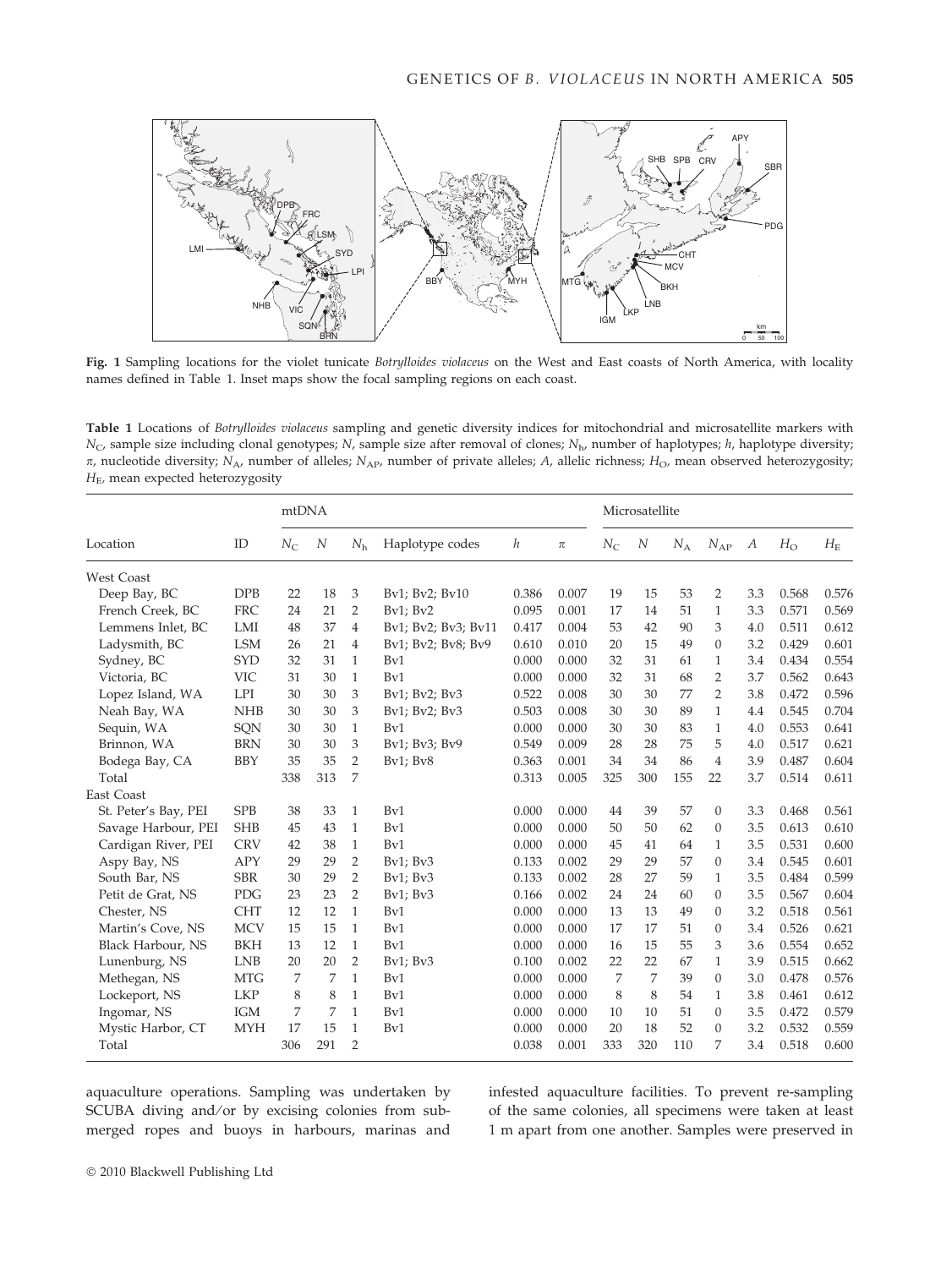95% ethanol at  $-20$  °C prior to genetic analyses. Genomic DNA (gDNA) was extracted from four to six zooids using the protocol of Elphinstone et al. (2003).

# Mitochondrial DNA amplification and sequencing

A fragment of the COI gene was initially amplified using the universal primer pair LCO1490 and HCO2198 (Folmer et al. 1994). Because these primers failed to amplify consistently, species-specific primers (Bv-COIF: 5'-TTTGTATTTTATTTTTAGGGTTTGG-3' and BvCOIR: 5¢-TCAAAATAAATGTTGATAAAGTACAGG-3'), which amplify a 659-bp fragment, were designed and used. The  $25 \mu L$  PCR volume consisted of  $1 \mu L$ (approximately 50–100 ng) gDNA,  $1 \times$  PCR buffer with 1.5 mm  $MgCl<sub>2</sub>$  (Genscript), 0.2 mm dNTPs, 0.4  $\mu$ m of each primer and 0.5 U of Taq DNA Polymerase (Genscript). PCR cycling parameters consisted of an initial denaturation step at 94 °C for 5 min, followed by 35 amplification cycles (94 °C for 30 s, 50 °C for 30 s, 72 °C for 45 s), and a final elongation step at 72  $\degree$ C for 5 min. Sequencing reactions were performed using the reverse primer (BvCOIR), BigDye Terminator 3.1 chemistry and an ABI 3130XL automated sequencer (Applied Biosystems, Foster City, CA, USA). The forward primer (BvCOIF) was used to confirm all sequences that contained ambiguous sites.

# Microsatellite genotyping

All the 679 B. violaceus samples – representing 25 populations – were genotyped for 13 polymorphic microsatellite markers (Bvm2, Bvm4 - 9, Bvm12 - 13, Bvm15 - 18; Molecular Ecology Resources Primer Development Consortium et al. 2010). PCR cocktails  $(10 \mu L)$ contained 50 ng of gDNA,  $1 \times PCR$  buffer with 1.5 mm MgCl<sub>2</sub> (Genscript), 0.125 mm of each dNTP, 0.5  $\mu$ m of each primer and 0.2 U of Taq DNA Polymerase (Genscript). Forward primers were labelled with one of four fluorophores (6FAM, VIC, NED or PET) according to Schuelke (2000). The cycling PCR profile consisted of an initial denaturation at 95 °C for 3 min, 10 cycles of 35 s at 95 °C, 35 s at an initial annealing temperature of 60 °C that decreased by 1 °C in each of 10 cycles, and 45 s at 72 °C followed by 35 cycles of 35 s at 95 °C, 35 s at 52 °C, 45 s at 72 °C, and a final extension for 10 min at 72 °C. Amplified fragments were separated using an ABI 3130XL automated sequencer (Applied Biosystems, Foster City, CA, USA), with GeneScan™-500 LIZ™ (Applied Biosystems) internal size standard. The alleles were scored using GeneMapper<sup>®</sup> software v.4.0 (Applied Biosystems). To confirm genotyping accuracy, 3% of the samples, chosen at random, were rerun.

# Mitochondrial DNA analysis

Sequence data were aligned and edited using Codon-Code Aligner v. 2.0.6 (CodonCode Corporation, Dedham, MA, USA). DnaSP v.5 (Rozas et al. 2003) was used to identify individual B. violaceus haplotypes, calculate the number of haplotypes  $(N_h)$ , haplotype diversity  $(h)$  and nucleotide diversity  $(\pi)$ , and to test whether the sequences evolved under neutrality according to Tajima's D statistic. Neighbor-joining (NJ) and maximum-likelihood (ML) phylogenetic analyses were conducted in PAUP\* v.4b10 (Swofford 2001) and PHYML v. 2.4.4 (Guindon & Gascuel 2003) respectively. To determine the best-fit nucleotide substitution model, we used ModelTest v.3.7 (Posada & Crandall 1998) under the Akaike Information Criterion (AIC). Phylogenetic reconstructions were rooted using the congeneric species B. fuscus (GenBank accession number: GQ365690). Relationships among the COI haplotypes were further examined using a statistical parsimony haplotype network generated at the 95% connection limit with TCS v.1.21 (Clement et al. 2000).

Population pairwise  $\Phi_{ST}$  was calculated with 10 000 permutations in ARLEQUIN v.3.1 (Excoffier et al. 2005) using the Tamura & Nei (TrN) substitution model. To assess genetic differentiation among sampling sites, we conducted a hierarchical analysis of molecular variance (AMOVA; Excoffier et al. 1992) in ARLEQUIN. Molecular variance was partitioned into three levels: between coasts, among populations within coasts and within populations. Isolation by distance (IBD) within the West and East coasts was further examined by testing the correlation between genetic distance  $[\Phi_{ST}/(1 - \Phi_{ST})]$ and geographical distances using a Mantel test with 10 000 permutations implemented in GENEPOP v. 3.4 (Raymond & Rousset 1995). Geographical distances were calculated as the minimum coastline distances between adjacent sampling locations using GOOGLE EARTH v.4.3 (beta).

# Microsatellite DNA analysis

The number of repeated multilocus genotypes was calculated using GENECAP software (Wilberg & Dreher 2004). For all putative clones, we estimated the probability of identical genotypes arising by chance via sexual reproduction. We computed the lower bound of this probability,  $P_{HW}$  under Hardy–Weinberg expectations and the more conservative upper bound  $P_{\rm sib}$ , under strict sibling reproduction, as recommended by Waits et al. (2001). Calculations for  $P_{HW}$  and  $P_{sib}$  consider the observed allele frequencies in the population within which clones were identified (Wilberg & Dreher 2004).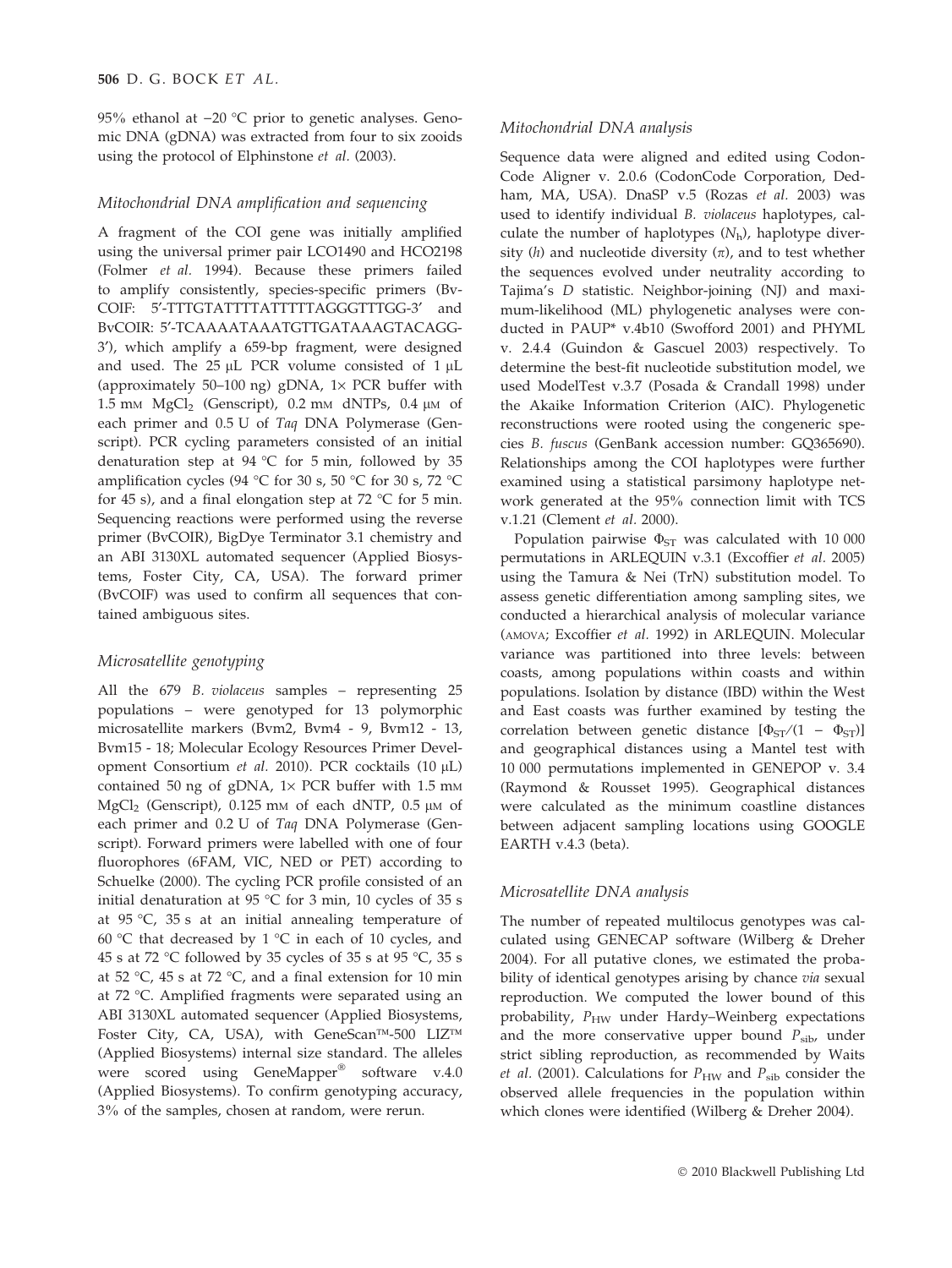Microsatellite data were checked for departures from Hardy–Weinberg equilibrium (HWE) using 10 000 permutations in GENEPOP, with levels of significance adjusted by sequential Bonferroni corrections (Rice 1989). The total number of alleles  $(N_A)$ , allelic richness  $(A)$ , mean observed and expected heterozygosities  $(H<sub>O</sub>)$ and  $H<sub>E</sub>$ ), and the inbreeding coefficient ( $F<sub>IS</sub>$ ) were calculated using FSTAT v.2.9.3.2 (Goudet 2002; updated from Goudet 1995). FSTAT incorporates a rarefaction method (Mousadik & Petit 1996) that compensates for unequal sample sizes to calculate A. The degree of genetic differentiation between pairs of populations was assessed using pairwise  $F_{ST}$  values computed with 10 000 permutations in ARLEQUIN. Additionally, population structure was determined by conducting a three-dimensional factorial correspondence analysis in GENETIX v. 4.05 (Belkhir et al. 2004) and by the Bayesian clustering approach implemented in STRUCTURE v. 2.3.1 (Pritchard et al. 2000). For the STRUCTURE analysis, for each value of  $K$  (population clusters), we carried out five independent Markov Chain Monte Carlo (MCMC) runs with  $10^5$  generations discarded as burn-in followed by an additional  $10^6$  generations. The simulated  $K$  values ranged from 1 to 25 (total sites) when pooling individuals from all localities and from 1 to 10 and 1 to 15 when using individuals previously grouped into a single cluster based on the initial global analysis. The optimal number of clusters was estimated by comparing the log-likelihood of the data given the number of clusters [ $\ln P(X|K)$ ] (Pritchard et al. 2000) and by examining the standardized second-order rate change of  $\ln P(X|K)$ ,  $\Delta K$  (Evanno et al. 2005).

Contemporary gene flow was assessed by individualbased assignment using GENECLASS v. 2.0 (Piry et al. 2004). We used the partially Bayesian method of Rannala & Mountain (1997); this method is preferred when not all possible source populations have been sampled (Berry et al. 2004). Genotype assignments were determined by assessing probabilities through 10 000 MCMC simulations (Paetkau et al. 2004). The sample with the highest probability of assignment was considered the most likely source for the assigned genotype. Individuals not assigned to any population with a probability of  $P > 0.05$  were assumed to be from an unsampled location. To test for a pattern of IBD, we used a Mantel procedure with 10 000 permutations implemented in GENEPOP to assess the dependence between Rousset's (1997) genetic distance  $[F_{ST}/(1-F_{ST})]$  and geographic distances. A hierarchical AMOVA was performed in ARLEQUIN based on microsatellite genetic distances between populations, and partitioning variance between the West and East coasts, among populations within coasts and within populations.

## Results

#### Mitochondrial DNA analyses

The final 558 bp COI alignment contained a total of 27 polymorphic sites (nine parsimony-informative), with 26 synonymous substitutions and one nonsynonymous substitution corresponding to a valine - isoleucine change. Within all 604 sequences, we identified only seven distinct haplotypes: Bv1 - Bv3 (GenBank accession numbers GQ365691 – GQ365693) and Bv8 - Bv11 (GenBank accession numbers GU946476 – GU946479). Most haplotypes were shared between two or more sampling locations. Only haplotypes Bv10 and Bv11 were restricted to the Deep Bay (DPB) and Lemmens Inlet (LMI) populations respectively (Appendix S1). The most abundant haplotype on the West coast was Bv1 (66.8%) followed by Bv3 (20.2%) and Bv2 (6.2%). On the East coast, 98.6% of colonies sampled shared haplotype Bv1 and only 1.4% haplotype Bv3 (Table 1). Haplotype diversities were typically much higher in West coast (range: 0–0.610; mean 0.313) than in East coast (range: 0–0.166; mean 0.038; Table 1) populations. Tajima's D statistic was not significant (D = 1.076;  $P > 0.10$ ) for the entire data set, suggesting that selection was not acting on this locus and that a neutral model of evolution cannot be rejected.

The neighbour-joining and maximum likelihood phylogenetic analyses revealed that all North American B. violaceus haplotypes correspond to two phylogroups (Appendix S2). This finding was confirmed by the 95% parsimony haplotype network, where two groups of haplotypes separated by nine substitution steps were identified (Fig. 2). One group included the dominant Bv1 haplotype, shared between the two coasts, and Bv8, restricted to the West coast. The second group consisted of four haplotypes that occur on the West coast (Bv2, Bv9, Bv10 and Bv11), and one (Bv3) detected on both coasts (Fig. 2).

Pairwise  $\Phi_{ST}$  values indicated genetic structure exists within the West coast, with 43.6% of comparisons significant after Bonferroni corrections (Appendix S3). The Lemmens Inlet (LMI) and Bodega Bay (BBY) populations were differentiated from most populations sampled on the West coast, with  $\Phi_{ST}$  values ranging from 0.12 to 0.84. By contrast, all pairwise  $\Phi_{ST}$  values between East Coast populations were low and not significant. Within the entire data set, the highest pairwise  $\Phi_{ST}$  values (0.86) were attained between West and East coast populations. Hierarchical AMOVA based on mitochondrial data revealed that most of the genetic variance was found within sampling sites (48.46%). Significant partitioning occurred among populations within each coast and between the West and East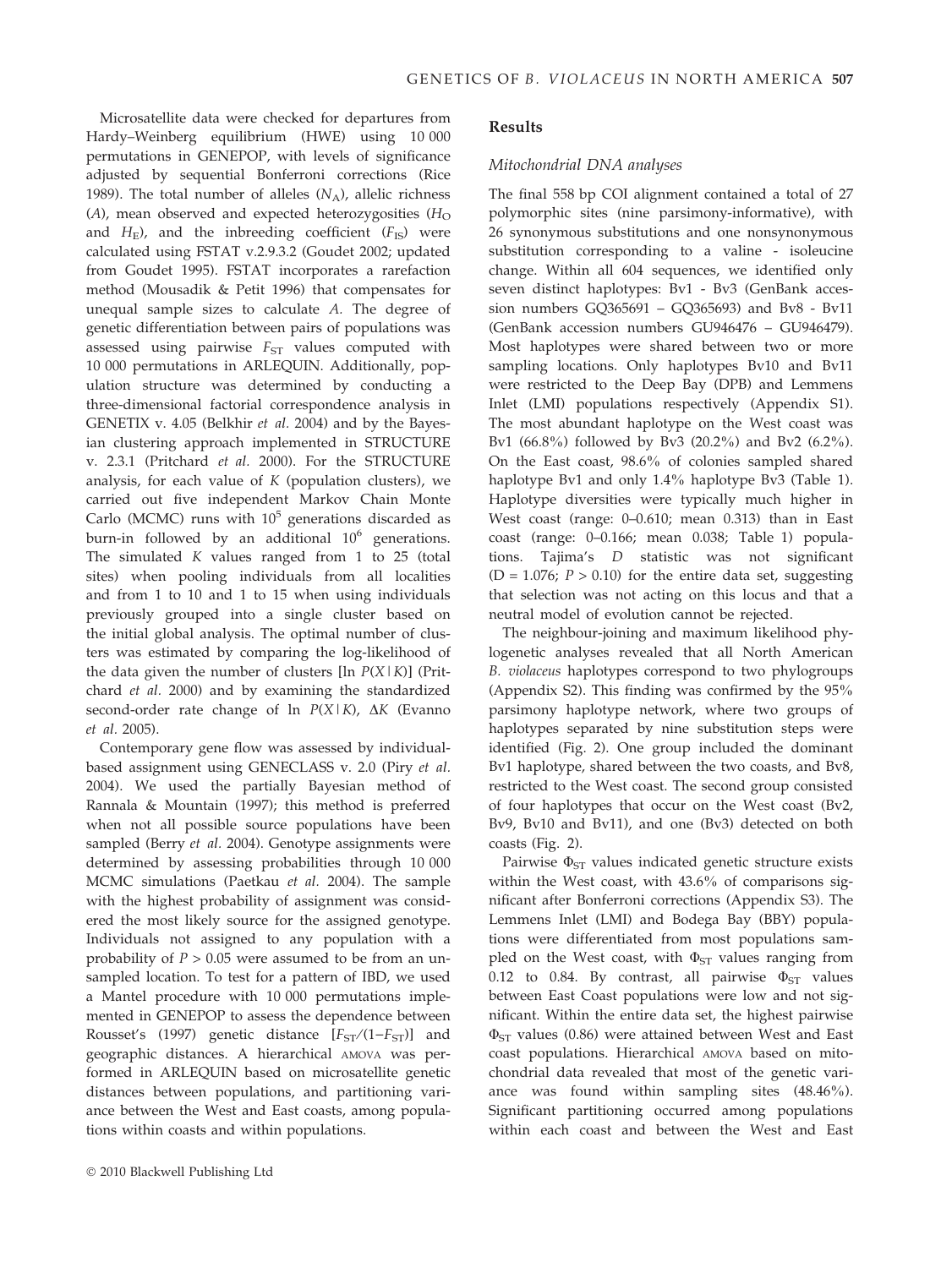

Fig. 2 Statistical parsimony network of Botrylloides violaceus cytochrome c oxidase subunit I (COI) haplotypes. Circle size is proportional to haplotype frequency, and small black dots indicate unsampled haplotypes inferred from the data. The nonsynonymous substitution is indicated by an asterisk. Groups 1 and 2 correspond to clades well supported by the neighbourjoining and maximum likelihood phylogenetic analyses (Appendix S2).

coasts, accounting for 33.30% and 18.24% of the variation respectively ( $P < 0.05$ ; Table 2). Mantel tests failed to reveal relationships between genetic distance and coastline distances between populations on both the West coast  $(r^2 = 0.012, P = 0.619)$  and East coast  $(r^2 = 0.002, P = 0.338).$ 

## Microsatellite DNA analyses

We identified 27 multilocus repeated genotypes across all populations (C1 – C27; Appendix S4). Most putative clones were restricted to single populations; only genotype C4 was shared between Deep Bay (DPB) and Ladysmith (LSM). The repeated genotypes were encountered between one and seven times depending on the location (Appendix S4). The probability of sepa-

rate occurrences of the same genotype arising via sexual recombination under Hardy–Weinberg assumptions  $(P_{HW})$  was extremely low, ranging from  $5.34 \times 10^{-6}$  to  $1.93 \times 10^{-12}$  (Appendix S4). In addition, the more conservative estimate  $(P_{sib})$  remained low and nonsignificant  $(P < 0.05)$ , suggesting that repeated genotypes resulted from resampling of fragmented colonies. Data analysis was performed with and without clones, producing comparable results. We present results obtained after removing clonal genotypes from the data set.

A total of 620 B. violaceus colonies were analysed at 13 microsatellite loci. In total, we identified 169 alleles across North America, of which 155 (91.2%; mean 12 alleles/locus) were detected in West coast populations, and 110 (65%; mean 8.5 alleles/locus) in East coast samples (Appendix S5). The number of private alleles also differed between the West coast (22 private alleles) and the East coast (seven private alleles; Table 1). The allelic richness and expected heterozygosity varied from 3.2 to 4.4 (mean 3.7) and 0.554 to 0.704 (mean 0.611), respectively, on the West coast, and from 3.0 to 3.9 (mean 3.4) and 0.559 to 0.662 (mean 0.600), respectively, on the East coast. West coast populations sampled at Lemmens Inlet (LMI), Neah Bay (NHB) and Sequin (SQN) had the highest genetic diversity. Conversely, the lowest variation was identified on the East coast at Chester (CHT), Methegan (MTG) and Mystic Harbor (MYH; Table 1). While most loci conformed to HWE, 35 of 325 cases exhibited significant deviations after sequential Bonferroni corrections (Appendix S6). However, no systematic deviations were observed for loci across all populations or at all loci within populations. Microsatellite data showed highly significant genetic differentiation after Bonferroni correction between most pairs of samples (Appendix S7), with the exception of one pair of sites on the West coast (DPB - LSM) and five more on the East coast (APY - SPB; CRV - SHB; BKH - MCV; BKH - LNB; LNB - MCV).

The two different approaches used to identify population structure, factorial correspondence analysis and Bayesian clustering, provided a largely concordant picture. Three-dimensional factorial correspondence analysis (3D-FCA) illustrated high genetic distances between geographically proximate West coast populations (Fig. 3). However, for the East coast, neighbouring samples generally grouped together. Component 1 explained 27.25% of genetic variance and nearly perfectly separated West from East coast populations (Fig. 3). The only exception was BBY, which clustered with East coast populations. The Bayesian algorithm implemented in STRUCTURE indicated that all B. violaceus individuals could be assigned to two main genetic clusters  $(K = 2)$ . This partitioning was supported by the evaluation of both ln  $P$  (X|K) and  $\Delta K$ .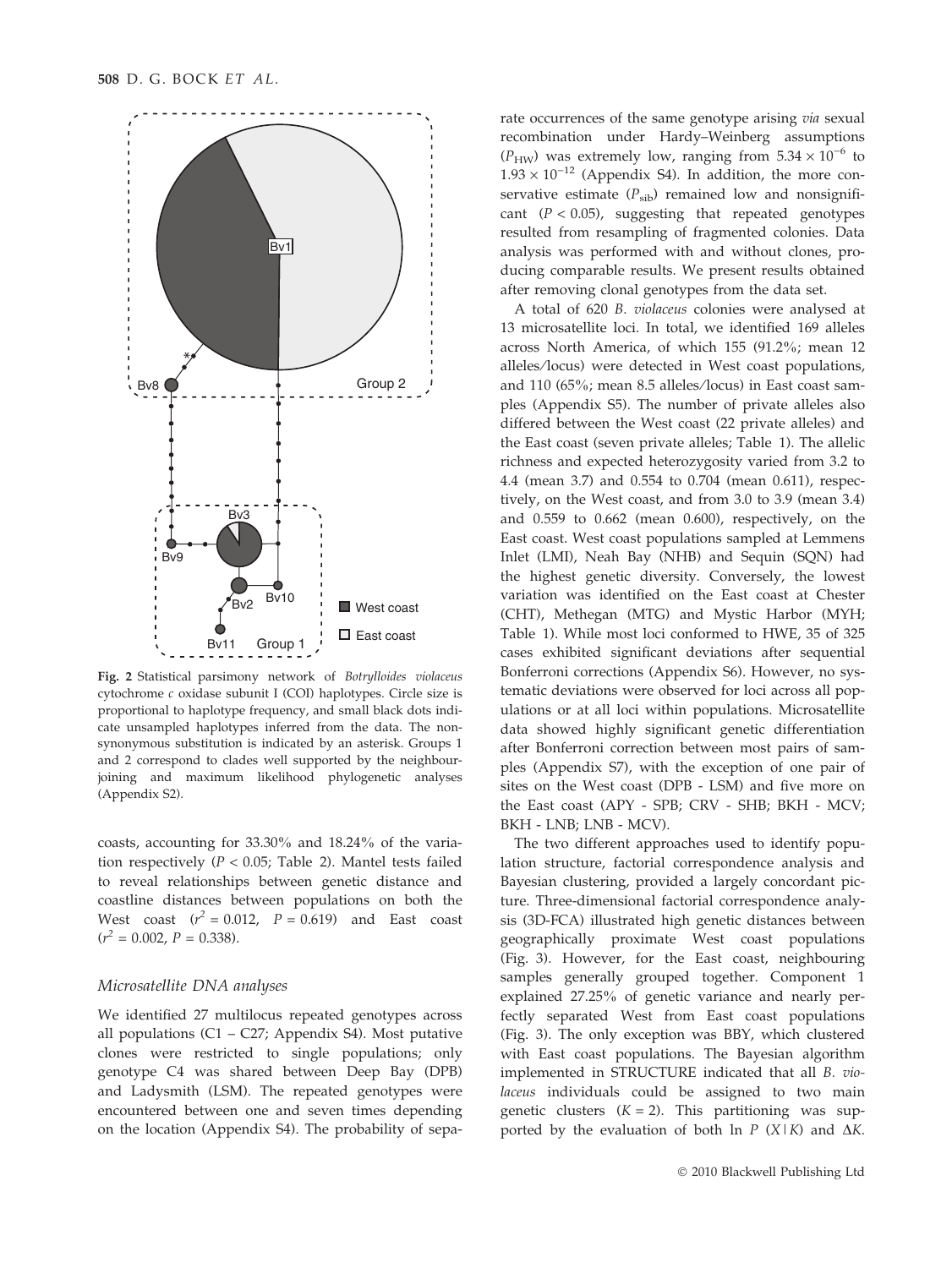| Source of variation             | d.f. | Variance<br>components | $\%$ variation | Fixation<br>indices | $P$ value |
|---------------------------------|------|------------------------|----------------|---------------------|-----------|
|                                 |      |                        |                |                     |           |
| mtDNA                           |      |                        |                |                     |           |
| Between coasts                  |      | $0.295$ Va             | 18.25          | $F_{CT}$ : 0.182    | 0.0332    |
| Among populations within coasts | 23   | $0.538$ Vb             | 33.30          | $F_{SC}$ : 0.407    | 0.0000    |
| Within populations              | 579  | $0.782$ Vc             | 48.46          | $FST}$ : 0.515      | 0.0000    |
| Microsatellite                  |      |                        |                |                     |           |
| Between coasts                  |      | $0.122$ Va             | 6.42           | $F_{CT}$ : 0.064    | 0.0000    |
| Among populations within coasts | 23   | $0.208$ Vb             | 10.93          | $F_{SC}$ : 0.117    | 0.0000    |
| Within populations              | 1215 | 1.570 Vc               | 82.65          | $F_{ST}$ : 0.173    | 0.0000    |

Table 2 Analysis of molecular variance (AMOVA) results on B. violaceus mtDNA and microsatellite data for East vs. West coast population grouping. All fixation indices are statistically significant

The likelihood of the data was the lowest for  $K = 1$ and the largest difference of successive likelihoods was between  $K = 1$  and  $K = 2$ . After  $K = 2$ , the likelihood of the data plateaued and standard deviations increased (Appendix S8). When  $\ln P$  (X|K) only marginally increases above a certain value of K, the smallest value of K before the plateau (here  $K = 2$ ) is considered the best model (Pritchard et al. 2007). The estimation of  $\Delta K$  as per Evanno et al. (2005) also showed a clear pattern for  $K = 2$  (Appendix S8), confirming that this is the most parsimonious model for the global data set. Two genetic clusters, hereafter S1 and S2, corresponded remarkably well with the West vs. East coast geographic partitioning of our data (Fig. 4a). For West coast populations, membership coefficients (Q) to cluster S1 averaged 92% with the exception of BBY, which averaged only 18%. For East coast populations, Q to S2 averaged 93% (Fig. 4a). When clustering analysis



Fig. 3 Three-dimensional factorial correspondence analysis (3D-FCA) of Botrylloides violaceus microsatellite data showing clustering between North American West coast (dark grey) and East coast (light grey) sites. Bodega Bay population (BBY) clusters tightly in the analysis with East coast populations. Sampling sites with  $\langle 15 \rangle$  individuals ( $N \langle 15 \rangle$ ) were not considered for this analysis.

was performed separately for S1 and S2, two genetic clusters were identified for each data subset. The substructure within S1 revealed the distinctiveness of proximate populations such as Victoria (VIC)—Sydney (SYD) or Sequin (SQN)—Brinnon (BRN; Fig. 4b). Within S2, the partition in two clusters revealed that individual genotypes assign to different clusters in the northern and the southern parts of the East coast, with assignment ratios following a gradual transition along the north–south axis (Fig. 4c). In addition, southern locations (MYH—CHT) appeared to be most similar to BBY.

The analysis for detection of migrants showed high overall assignment success, approximately 99.7% (603 of 605 individuals were definitively classified at  $P > 0.05$ ). On the West coast, the inferred migration events appeared to be distributed throughout the sampling region, and only one population (BRN) displayed 100% self-assignment (Table 3). On the East coast, the majority of putative migrant genotypes (32/38) were restricted to the northern part of the sampling region (SPB; SHB; CRV and APY). Outside this area, there was limited indication of migration (Table 3). Ten individuals were identified as potential inter-coastal dispersers. The inferred migration events were highly directional, from the West to the East coast (Table 3). The pattern of dispersal on the West coast did not reflect a correlation between genetic differentiation and geographical distances (Fig. 5a). The Mantel test remained nonsignificant after excluding the genetically distinct BBY population from analysis (not shown). Conversely, for East coast populations, the Mantel test suggested highly significant (Fig. 5b). A strong correlation between genetic IBD and geographic distance was supported at the large (1706 km) and smaller (504 km) scales for East coast populations. Hierarchical AMOVA of microsatellite data revealed that most variation was attributed within sampling sites (82.65%). Variation within coasts (10.93%) and between coasts (6.42%) was also statistically significant (Table 2).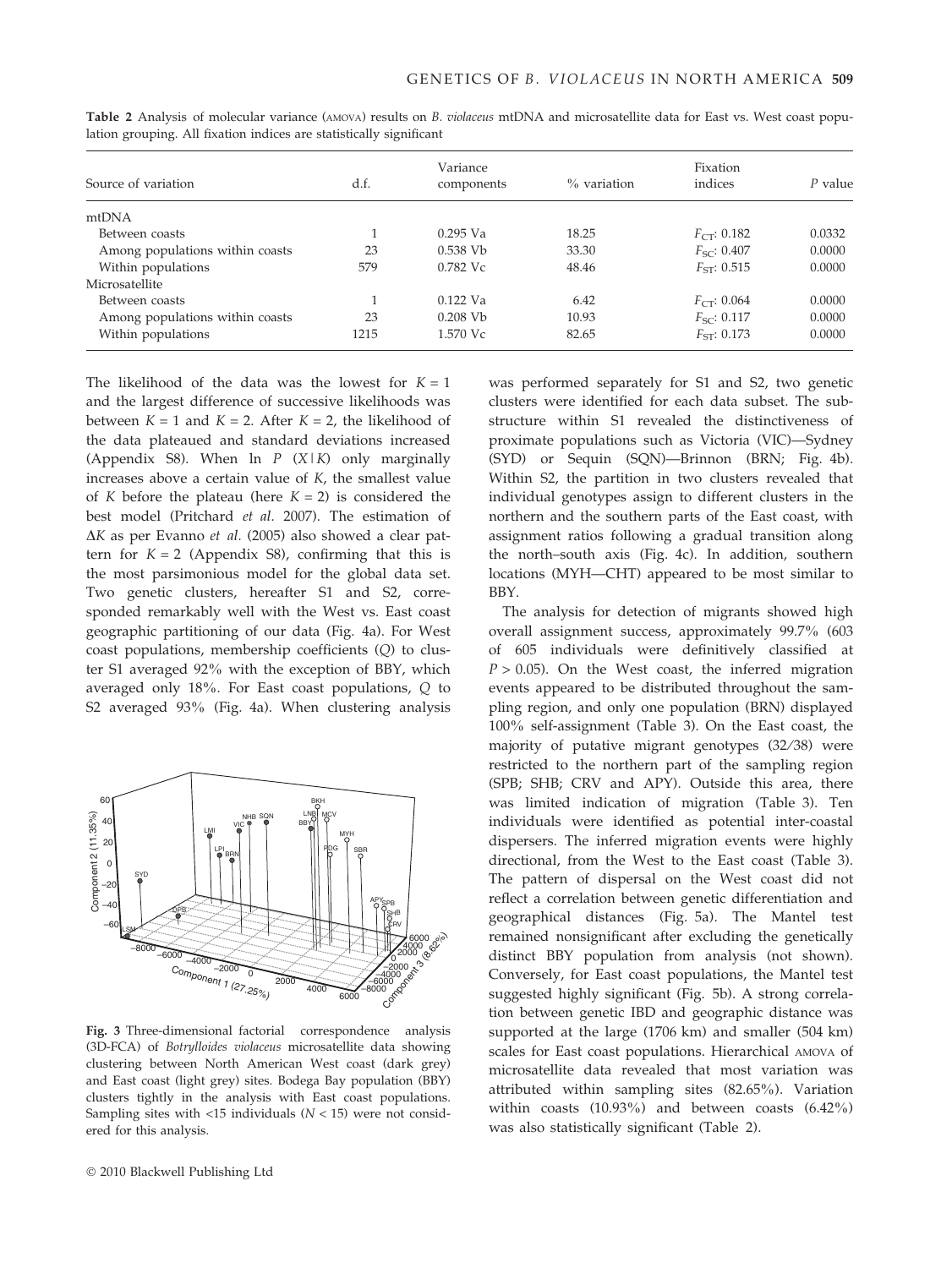

Fig. 4 Bayesian clustering of Botrylloides violaceus genotypes performed in STRUCTURE for all samples (a) and each of the two main genetic clusters (b, c). Each individual is represented by a thin vertical line, which is partitioned into  $K = 2$  segments representing the individual's estimated proportional membership (Q). Sampling sites are separated by black lines. For (a) dark grey corresponds to cluster S1 and light grey to cluster S2. Different shades of grey are used to represent two genetic clusters in each data subset.

#### Discussion

# Contrasting patterns of genetic structure and regional spread on the West and East coasts

Overall, our genetic diversity estimates for B. violaceus in North America are lower than those reported for other invasive ascidians. For example, mitochondrial genetic diversity estimates computed for 25 invasive populations (seven haplotypes, mean  $h$  of 0.176) were much lower than those reported for the solitary ascidian Microcosmus squamiger (30 haplotypes, mean h of 0.712 estimated in nine invasive populations sampled worldwide; Rius et al. 2008) and Ciona intestinalis spB (46 haplotypes, mean  $h$  of 0.727 estimated in 14 populations sampled worldwide; Zhan et al. 2010). Moreover, our microsatellite gene diversity estimates (mean  $H<sub>E</sub>$  of 0.606, computed using 13 microsatellites) were lower than those identified for the closely related colonial species, Botryllus schlosseri, in North America (mean  $H<sub>E</sub>$  of 0.845, computed over seven invasive populations using four microsatellites; Stoner et al. 2002) or Ciona intestinalis spB in North America (mean  $H<sub>E</sub>$  of 0.820 computed over six populations using eight microsatellites; Zhan et al. 2010), and were comparable to those reported for the solitary ascidian Styela clava in North America (mean  $H_E$  of 0.536, computed over four invasive localities using six microsatellites; Dupont et al. 2010).

Despite the overall low level of genetic diversity, we observed strong geographic partitioning of genetic variance between North American B. violaceus samples, with West coast populations exhibiting higher levels of genetic diversity than those on the East coast (Table 1). This pattern was supported by the mitochondrial number of haplotypes (7 vs. 2), mean haplotype diversity (0.313 vs. 0.038) and nucleotide diversity (0.005 vs. 0.001). This difference in genetic diversity was consistent with that observed for microsatellite markers, mostly in the total number of alleles (155 vs. 110) and private alleles (22 vs. 7) sampled. The genetic partitioning between the two coasts might reflect bottleneck events associated with the introduction of this species to North America. As such, the B. violaceus invasion could have proceeded in a 'stepping stone' fashion, with East coast populations being seeded from West coast stocks. As expected, the bottleneck signature on the East Coast is more apparent in the mitochondrial genome, which is more sensitive to demographic population fluctuations than the nuclear genome, because of its smaller effective population size, more rapid extinction of lineages, and lack of recombination (Avise 2000).

Overall, the pattern of regional spread and resultant population genetic structure differed sharply in the two main sampling regions analysed, as revealed by microsatellite genetic variation. On the West coast, almost all pairwise  $F_{ST}$  values were high and significant (Appendix S7). Moreover, factorial correspondence analysis (Fig. 3) revealed high genetic divergence between most sampling locales. On the other hand, increased levels of genetic connectivity were detected between few distant sites such as DPB-LSM, situated 90 km apart ( $F_{ST}$  = 0.03; Appendix S7; see also Table 3), suggestive of long distance (likely human-mediated) dispersal. Consistent with this observation, there was no indication of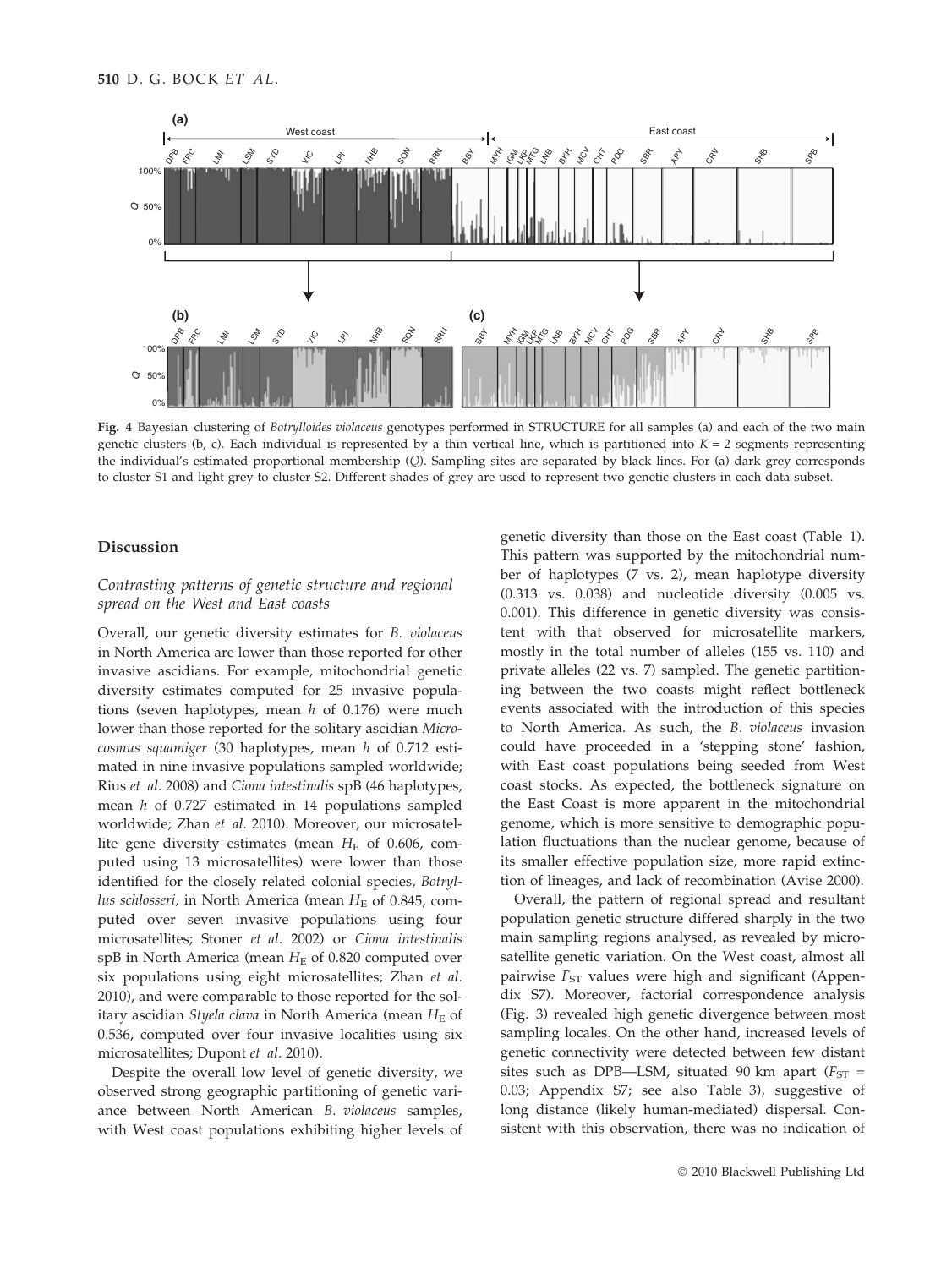Table 3 Results of assignment test, with source populations listed by column and recipient populations by row. Populations on the West coast are separated by a box in the upper left corner. Individuals assigned to the sampling site where they were collected are indicated in bold along the diagonal. Populations with sample size of <10 individuals  $(N < 10)$  were not included. Locality names are defined in Table 1.

|         | $\mathbf{1}$   | 2            | 3  | $\overline{4}$ | - 5 | 6  | 7            | 8              | 9            | 10             | 11             | 12           | 13           | 14 | 15             | 16           | 17 | 18 | 19           | 20 | 21           | 22 | 23 |
|---------|----------------|--------------|----|----------------|-----|----|--------------|----------------|--------------|----------------|----------------|--------------|--------------|----|----------------|--------------|----|----|--------------|----|--------------|----|----|
| 1. DPB  | 14             | $\mathbf{1}$ |    |                |     |    |              |                |              |                |                |              |              |    |                |              |    |    |              |    |              |    |    |
| 2. FRC  |                | 13           |    | $\mathbf{1}$   |     |    |              |                |              |                |                |              |              |    |                |              |    |    |              |    |              |    |    |
| 3. LMI  |                |              | 38 |                |     |    | $\mathbf{1}$ | $\mathbf{1}$   |              | 2              |                |              |              |    |                |              |    |    |              |    |              |    |    |
| 4. LSM  | 6              |              |    | 9              |     |    |              |                |              |                |                |              |              |    |                |              |    |    |              |    |              |    |    |
| 5. SYD  | $\overline{2}$ |              |    | $\sqrt{2}$     | 24  |    |              |                |              | $\mathbf{2}$   |                |              |              |    |                |              |    |    |              |    |              |    |    |
| 6. VIC  | 1              |              |    |                |     | 29 |              | $\mathbf{1}$   |              |                |                |              |              |    |                |              |    |    |              |    |              |    |    |
| 7. LPI  | $\overline{2}$ |              |    |                |     |    | 26           |                |              | $\overline{2}$ |                |              |              |    |                |              |    |    |              |    |              |    |    |
| 8. NHB  |                |              |    |                |     |    |              | 29             | $\mathbf{1}$ |                |                |              |              |    |                |              |    |    |              |    |              |    |    |
| 9. SQN  |                |              |    |                |     |    |              | $\overline{2}$ | 28           |                |                |              |              |    |                |              |    |    |              |    |              |    |    |
| 10. BRN |                |              |    |                |     |    |              |                |              | 28             |                |              |              |    |                |              |    |    |              |    |              |    |    |
| 11. BBY |                |              |    |                |     |    |              | $\mathbf{1}$   |              |                | $32\,$         |              |              |    |                | $\mathbf{1}$ |    |    |              |    |              |    |    |
| 12. SPB |                |              |    |                |     |    |              |                |              |                |                | 33           | 3            | 3  |                |              |    |    |              |    |              |    |    |
| 13. SHB |                |              |    |                |     |    |              | $\mathbf{1}$   |              |                |                | $\mathbf{1}$ | 43           | 3  | $\overline{2}$ |              |    |    |              |    |              |    |    |
| 14. CRV |                |              |    |                |     |    |              |                |              |                |                | 4            | $\mathbf{1}$ | 36 |                |              |    |    |              |    |              |    |    |
| 15. APY |                |              |    |                |     |    |              |                |              |                |                | 9            | 6            |    | $14\,$         |              |    |    |              |    |              |    |    |
| 16. SBR |                |              |    |                |     |    |              |                |              |                |                | $\mathbf{1}$ |              |    |                | 26           |    |    |              |    |              |    |    |
| 17. PDG |                |              |    |                |     |    |              |                |              |                |                |              |              |    |                |              | 22 |    | $\mathbf{1}$ |    |              |    |    |
| 18. CHT |                |              |    |                |     |    |              |                |              |                |                |              |              |    |                |              |    | 13 |              |    |              |    |    |
| 19. MCV |                |              |    |                |     |    |              |                |              |                |                |              |              |    |                |              |    |    | 17           |    |              |    |    |
| 20. BKH |                |              |    |                |     |    |              |                |              |                |                |              |              |    |                |              |    |    |              | 14 | $\mathbf{1}$ |    |    |
| 21. LNB |                |              |    |                |     |    |              | $\overline{2}$ |              |                | $\overline{2}$ |              |              |    |                |              |    |    | $\sqrt{2}$   |    | ${\bf 16}$   |    |    |
| 22. IGM |                |              |    |                |     |    |              |                |              |                | $\mathbf{1}$   |              |              |    |                |              |    |    |              |    |              | 9  |    |
| 23. MYH |                |              |    |                |     |    |              |                |              |                | 3              |              |              |    |                |              |    |    |              |    |              |    | 15 |
|         |                |              |    |                |     |    |              |                |              |                |                |              |              |    |                |              |    |    |              |    |              |    |    |



Fig. 5 Results of isolation by distance (IBD) analysis performed using microsatellite data for West coast (a) and East coast (b) Bot*rylloides violaceus* populations. Coefficient of determination  $(r^2)$  and significance of correlation (P) are indicated for both tests.

IBD for West coast populations ( $r^2 = 0.2686$ ,  $P = 0.2420$ ; Fig. 5a). The pattern of genetic structure observed on the West coast may reflect the combined effects of low levels of natural dispersal coupled with long distance spread (most likely human-mediated) between key locations. Similarly complex patterns of connectivity have been reported in other invasive taxa, such as the solitary ascidian Styela clava, the anemone Nematostella vectensis and the hydrozoan Cordylophora caspia, that

possess limited natural dispersal capability and spread mainly via anthropogenic vectors (Darling & Folino-Rorem 2009; Darling et al. 2009; Dupont et al. 2009).

On the East coast, genetic differentiation augments with increasing spatial separation between sites (Figs 3 and 4c, Appendix S7). High genetic similarity was detected between adjacent sites (i.e. 1.5 km apart) such as MCV—BKH ( $F_{ST} = 0.01$ ) or LNB—BKH ( $F_{ST} = 0.02$ ; Appendix S7), while high genetic divergence was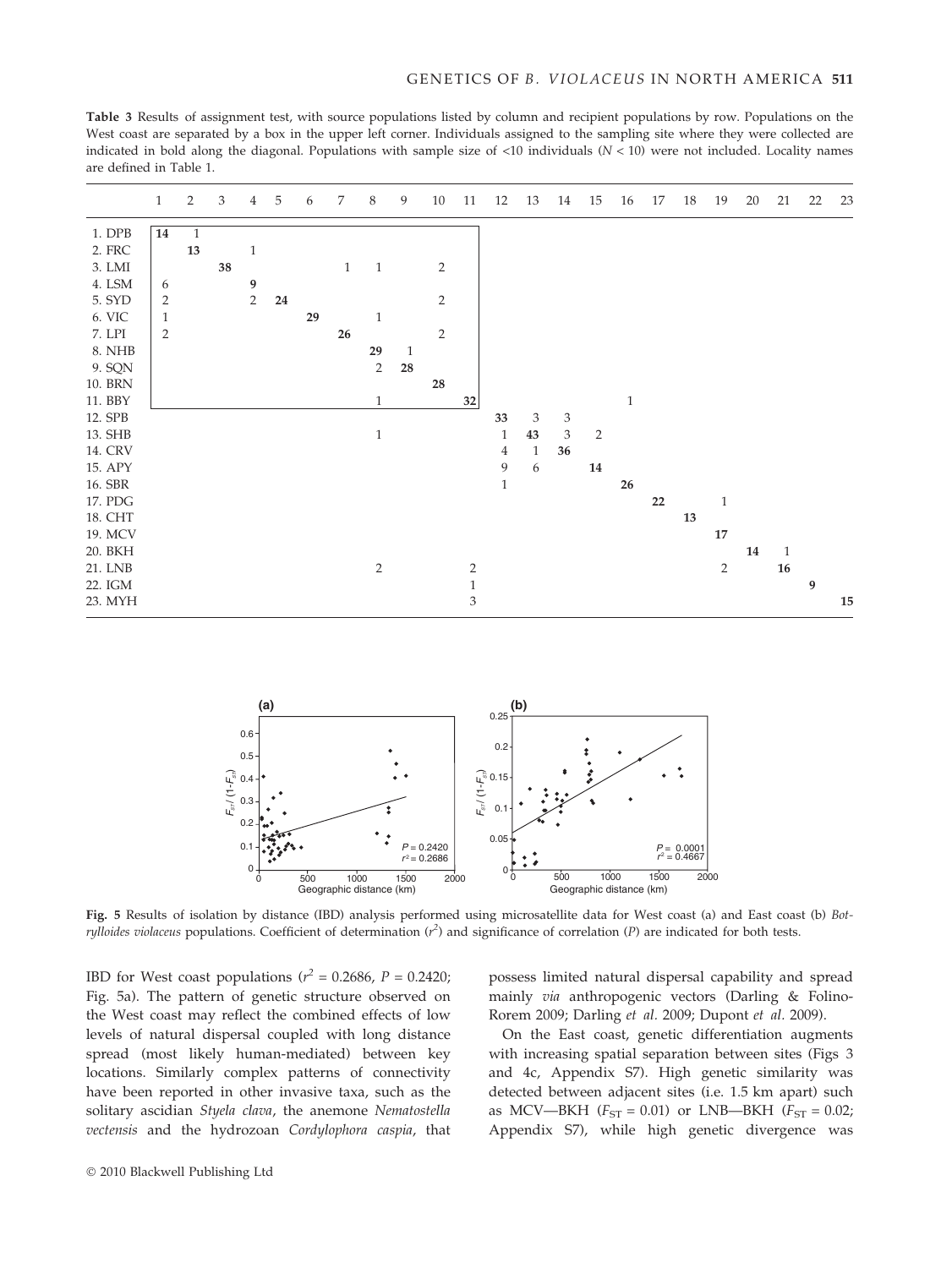observed between more spatially separated sites (i.e. 150–250 km apart) such as  $CRV$ —SBR ( $F_{ST}$  = 0.12) or PDG—SBR  $(F_{ST} = 0.16;$  Appendix S7). Also, STRUCTURE analysis revealed that East coast genotypes were assigned to different clusters in the northern and the southern parts of the sampling region, with assignment ratios following a gradual transition along the north–south axis (Fig. 4c). Consequently, a highly significant pattern of IBD was detected for East coast populations ( $r^2 = 0.4667$ ;  $P < 0.001$ ; Fig. 5b). This finding was surprising considering that strong associations between the two metrics are typically considered indicative of systems under migration–drift equilibrium (Hutchinson & Templeton 1999). However, historical evidence suggests that East coast B. violaceus is unlikely to have achieved such equilibrium. The species is thought to have been introduced in the 1970s on the coasts of New England (Dr. J.T. Carlton, personal communication), and was not reported in Nova Scotia until approximately 30 years later, in 2001 (Carver et al. 2006). Therefore, most populations analysed here likely represent relatively recent introductions, and the assumption of equilibrium is unreasonable. The strong IBD pattern is most likely a result of contiguous stepping-stone spread. Historical records also indicate that B. violaceus spreads gradually along the East coast, facilitated by human-mediated vectors (Carver et al. 2006; Dijkstra et al. 2007; Locke et al. 2009). Still, we did not observe a cline in microsatellite genetic variation along the coast. The bottleneck signature expected at the periphery of the invasion front was most likely obscured as a result of gene flow between sites in the northern part of the East coast (discussed below).

Evidence presented here indicates that natural dispersal is not a major contributor to ascidian spread on either coast. Most populations show high levels of genetic differentiation, reflecting a general restriction to natural spread (Table 3; Appendix S7). In addition, the observed regional invasion patterns do not appear to be associated with the dynamics of marine currents. Most sites on the West coast were located in the Strait of Georgia, which is characterized by currents of low intensity (LeBlond 1983) and thus not likely to drive long distance dispersal. Likewise, on the East coast, the southern flowing Nova Scotia current (Hannah et al. 2001) appears to be at odds with observational records indicating the invasion spread northward on the coast (Dijkstra et al. 2007; Locke et al. 2009).

Therefore, the divergent patterns of spread observed between the two coasts appear to be influenced at least partially by differences in anthropogenic vector dynamics. More specifically, evidence for long distance dispersal was more frequently observed throughout the sampling region on the West coast (Table 3; Fig. 5).

Although evidence for human-mediated 'jump' dispersal was also detected on the East coast, these events appear to be more spatially restricted. Low  $F_{ST}$  values (0.01–0.02; Appendix S7) were detected between four northern sites separated by 15–200 km (SPB, SHB, CRV and APY; Fig. 1), which also share the majority of identified East coast migrant genotypes (32/38; Table 3). Previous studies of other prominent aquatic invaders, such as the zebra mussel (Dreissena polymorpha), have shown that patterns of long distance dispersal can be correlated with the spatial and temporal variation of human-mediated vectors such as recreational vessels (Bossenbroek et al. 2007). Indeed, a possible explanation for our findings might be that the number of recreational vessels currently registered in British Columbia is significantly higher than in Nova Scotia (Dr. T. Therriault, personal communication) providing more opportunities for long distance spread. Moreover, ice formations during winter in Nova Scotia significantly limit vessel traffic between sites, whereas in British Columbia, shipping occurs year round, providing more opportunities for the dispersal of B. violaceus propagules via hull fouling or ballast water transfer. Apart from vessel-mediated vectors, aquaculture is also considered a primary means of introduction and spread of B. violaceus (Dijkstra et al. 2007). This vector could be responsible for the long distance dispersal events observed in northern range areas on the East coast. Previous studies have suggested that transfer of living material and equipment between mussel growers in the region is a major contributor to the spread of invasive tunicates including B. violaceus (Locke et al. 2009).

# Contribution of vegetative proliferation to the spread of B. violaceus

Theory predicts that asexual reproduction can substantially facilitate invasion success, especially during the introduction stage, when population size is small (Sakai et al. 2001). Although successful colonization by clonal lineages has been demonstrated in a number of widespread invaders (e.g. Daphnia pulex in Africa, Mergeay et al. 2006), in other cases, asexual reproduction has a more limited role in postestablishment spread (e.g. Cordylophora caspia in North America, Darling & Folino-Rorem 2009). Dispersal of colonial ascidians can occur either through sexual propagules (larvae and adult colonies) or asexually derived fragments. As the larval stage is very short, often lasting only minutes to a few hours (Lambert & Lambert 2003), and settled adults have limited mobility (Lambert 2005), the generation and spread of colony fragments have often been cited as a potentially important mechanism of secondary spread (Lambert 2005; Carver et al. 2006). Additionally,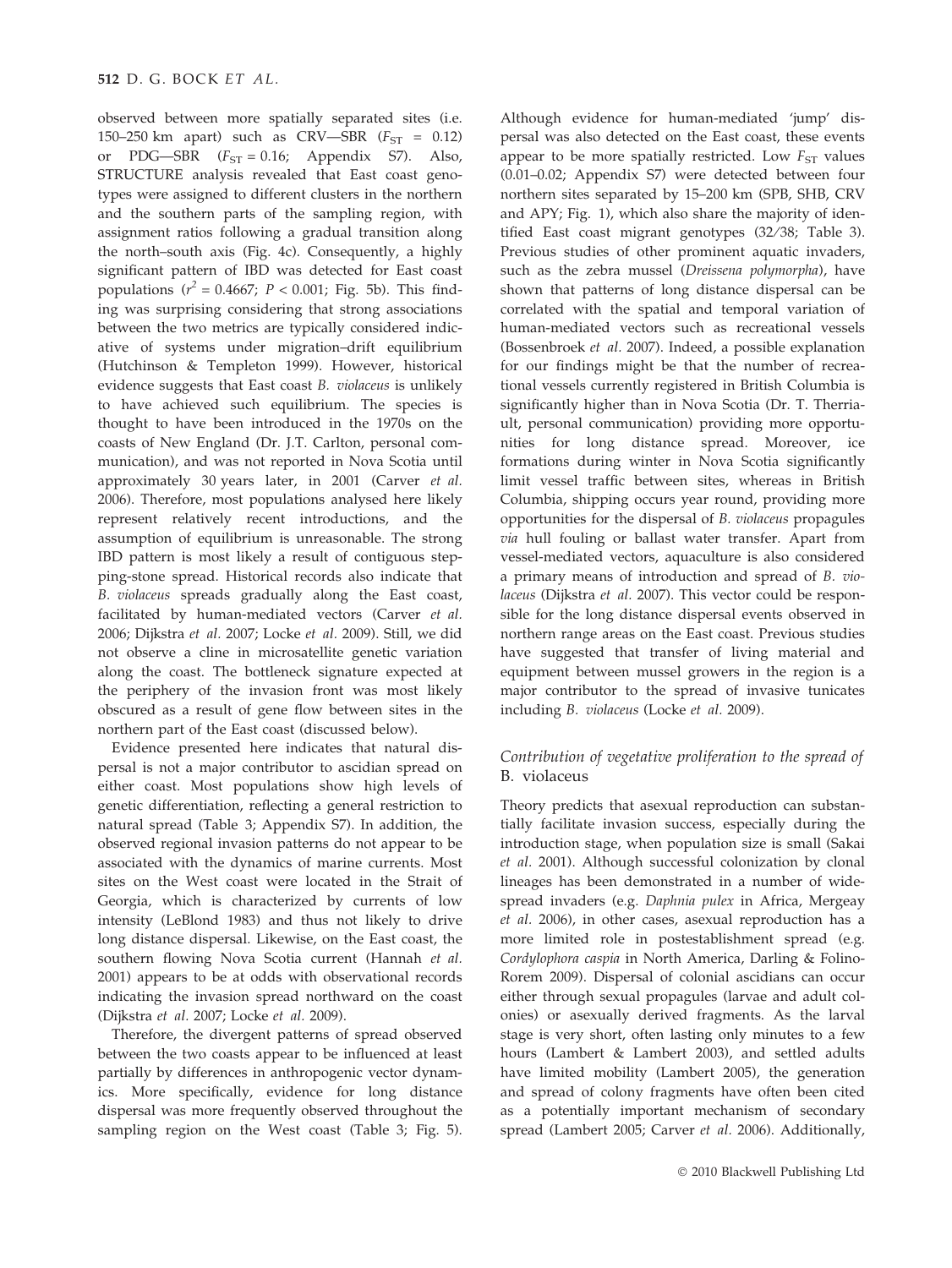a recent study demonstrated that three of the most notorious invasive colonial ascidians (Botrylloides violaceus, Botryllus schlosseri and Didemnum vexillum) can easily reattach to substrata after fragmentation under laboratory conditions (Bullard et al. 2007).

Our genetic analyses of 25 established populations suggest that although dispersal of B. violaceus fragments is limited, it can be prevalent near infested aquaculture facilities. Our sampling design allowed us to investigate the extent of fragment dispersal mostly at regional (i.e. along approximately 500 km of coastline on the West and East coasts; Fig. 1) and finer scales (i.e. within sampling locations). At the regional scale, the importance of fragment dispersal was limited. Only genotype C4 was sampled independently at Deep Bay and Ladysmith, locations situated approximately 90 km apart (Appendix S4). As these two populations were collected from local marinas, hull fouling is the most likely vector that could have facilitated exchange of colonies between sites. Ships heavily fouled with B. violaceus have been observed in other locations such as Prince Edward Island (Locke et al. 2009) and Newfoundland (Callahan et al. 2010), and are a primary vector responsible for the spread of colonial ascidians (Dijkstra et al. 2007).

The majority of multilocus genotypes (26/27) were restricted at smaller spatial scales, within populations, where each clone was encountered between one and seven times (Appendix S4). The highest number of clones (7) was identified for the LMI population on the West coast, which was sampled in an infested aquaculture facility. The same pattern was observed on the East coast, where most clones were detected in aquaculture sites such as Cardigan River (CRV; 4 clones) and Saint Peter's Bay (SPB; 3 clones). This pattern may be a consequence of the removal of B. violaceus colonies (and other fouling organisms) from contaminated aquaculture gear using high-pressure seawater, a common practice that may in fact facilitate fragmentation. An increase in local infestations and spread through surviving asexual propagules may, therefore, be expected if this management strategy is used to counteract problems associated with colonial ascidian invaders in aquaculture facilities.

# On the invasion history of B. violaceus in North America

The observed distribution of genetic variation between the West and East coasts allows us to formulate several conclusions regarding the invasion history of B. violaceus in North America. On the West coast, California and Northwest populations are highly genetically diferentiated (Fig. 4a, Appendices S3 and S7). Two competing scenarios are compatible with this strong genetic structure: multiple, independent introductions from genetically diferentiated populations from the native range, or in situ, gradual divergence following a single colonization. Overall, historical records appear to support the scenario of multiple West coast introductions. Although the first confirmed North American report of the species is attributed to southern California in the early 1970s (Fay & Johnson 1971), B. violaceus was recorded at about the same time in surveys conducted approximately 1500 km north at Puget Sound (Dr. G. Lambert, personal communication). Alternatively, the limited natural dispersal capacity of B. violaceus could provide ample opportunities for in situ differentiation following a single introduction, driven by genetic drift. This scenario is less likely, given that similar genetic differentiation did not evolve between the California and East coast samples (also founded in the 1970s, Dr. J.T. Carlton, personal communication) which, on the contrary, show a high degree of genetic resemblance (see below).

On the East coast, all sampled populations were genetically similar to Bodega Bay (Figs 3 and 4a). This finding suggests that the East coast invasion was founded either from California or from a native population that is genetically similar to Bodega Bay. Although the assignment test indicated that contemporary transport of B. violaceus propagules from the West to the East coast might still occur (Table 3), this possibility needs to be investigated further by studies undertaking a broader geographic coverage of samples, including a detailed, comprehensive coverage of the native range. Results presented here should serve as a stimulus for future research aiming to resolve this issue and clarify the colonization history of this globally invasive species.

# Conclusions

Our results provide strong evidence that the invasion of B. violaceus in North America was linked to highly contrasting patterns of postestablishment spread within the two sampling regions analysed. As similar patterns may very well have been shaped in other invasive species, we highlight the necessity of considering multiple invaded spatial ranges in genetic surveys of NIS. Evidence presented here indicates that colony fragmentation and regeneration may have a limited contribution to the regional dispersal of colonial ascidians. However, in aquaculture facilities, the treatment of fouled equipment with high-pressure seawater, unless performed on land, may inadvertently lead to an increase in local infestations and should be avoided.

#### Acknowledgements

We would like to kindly acknowledge students in the Cristescu and MacIsaac laboratories for stimulating discussions. Comments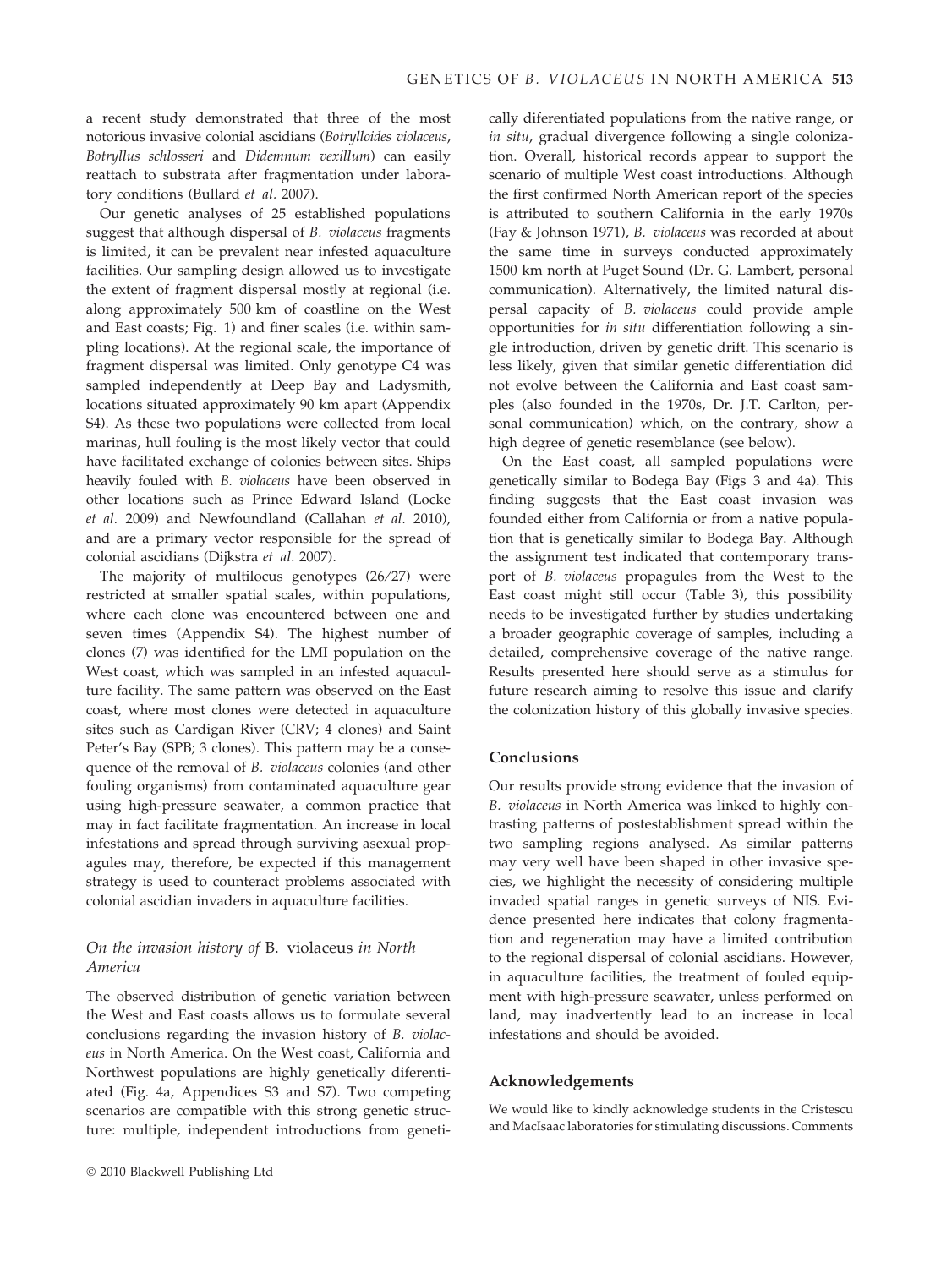from R.P. Walter, J.A. Darling, J.T. Carlton, the subject editor J.A.H. Benzie and the anonymous reviewers, considerably improved an earlier version of the manuscript. We are grateful to our Canadian Aquatic Invasive Species Network (CAISN) colleagues G. Arsenault, J. Davidson, J. Hill, A. Ramsay, C. Simkanin and T.W. Therriault as well as our global colleagues J.T. Carlton, E. Grey, M. Jones, J.M. Nicolas, B. Vercaemer, S. Williams, D. Sephton and C. Sorte for generously providing samples. This work was supported by the NSERC Canadian Aquatic Invasive Species Network, Fisheries and Oceans Canada, NSERC Discovery Grants to HJM and MEC, and by an Early Researcher Award from the Ontario Ministry of Research and Innovation to MEC.

#### References

- Avise JC (2000) Phylogeography: The History and Formation of Species. Harvard University Press, Cambridge, MA.
- Belkhir K, Borsa P, Chikhi L, Raufaste N, Bonhomme F (2004) GENETIX 4.05, logiciel sous Windows TM pour la génétique des populations. Laboratoire Génome, Populations, Interactions, Université de Montpellier, Montpellier (France).
- Berman J, Harris L, Lambert W, Buttrick M, Dufresne M (1992) Recent invasions of the Gulf of Maine: three contrasting ecological histories. Conservation Biology, 6, 435–441.
- Bernier RY, Locke A, Hanson JM (2009) Lobsters and crabs as potential vectors for tunicate dispersal in the southern Gulf of St. Lawrence, Canada. Aquatic Invasions, 4, 105–110.
- Berry O, Tocher MD, Sarre SD (2004) Can assignment tests measure dispersal? Molecular Ecology, 13, 551–561.
- Bossenbroek JM, Johnson LE, Peters B, Lodge DM (2007) Forecasting the expansion of zebra mussels in the United States. Conservation Biology, 21, 800-810.
- Brown JE, Stepien CA (2009) Invasion genetics of the Eurasian round goby in North America: tracing sources and spread patterns. Molecular Ecology, 18, 64–79.
- Bullard SG, Sedlack B, Reinhardt JF et al. (2007) Fragmentation of colonial ascidians: differences in reattachment capability among species. Journal of Experimental Marine Biology and Ecology, 342, 166–168.
- Callahan AG, Deibel D, McKenzie CH, Hall JR, Rise ML (2010) Survey of harbours in Newfoundland for indigenous and non-indigenous ascidians and an analysis of their cytochrome c oxidase I gene sequences. Aquatic Invasions, 5, 31–39.
- Carver CE, Mallet AL, Vercaemer B (2006) Biological Synopsis of the colonial tunicates, Botryllus schlosseri and Botrylloides violaceus. Canadian Manuscript Report of Fisheries and Aquatic Sciences 2747: v + 42p.
- Clement M, Posada D, Crandall KA (2000) TCS: a computer program to estimate gene genealogies. Molecular Ecology, 9, 1657–1659.
- Cristescu MEA, Hebert PDN, Witt JDS, MacIsaac HJ, Grigorovish IA (2001) An invasion history for Cercopagis pengoi based on mitochondrial gene sequences. Limnology and Oceanography, 46, 224–229.
- Darling JA, Folino-Rorem NC (2009) Genetic analysis across different spatial scales reveals multiple dispersal mechanisms for the invasive hydrozoan Cordylophora in the Great Lakes. Molecular Ecology, 18, 4827–4840.
- Darling JA, Kuenzi A, Reitzel A (2009) Human-mediated transport determines the non-native distribution of the anemone Nematostella vectensis, a dispersal-limited estuarine invertebrate. Marine Ecology-Progress Series, 380, 137–146.
- Dijkstra J, Harris LG, Westerman E (2007) Distribution and long-term temporal patterns of four invasive colonial ascidians in the Gulf of Maine. Journal of Experimental Marine Biology and Ecology, 342, 61–68.
- Dupont L, Viard F, Dowell MJ, Wood C, Bishop JDD (2009) Fine- and regional-scale genetic structure of the exotic ascidian Styela clava (Tunicata) in south-west England, 50 years after its introduction. Molecular Ecology, 18, 442–453.
- Dupont L, Viard F, Davis MH, Nishikawa T, Bishop JDD (2010) Pathways of spread of the introduced ascidian Styela clava (Tunicata) in Northern Europe, as revealed by microsatellite markers. Biological Invasions, 12, 2707–2721.
- Elphinstone MS, Hinten GN, Anderson MJ, Nock CJ (2003) An inexpensive and high throughput procedure to extract and purify total genomic DNA for population studies. Molecular Ecology Notes, 3, 317–320.
- Evanno G, Regnaut S, Goudet J (2005) Detecting the number of clusters of individuals using the software Structure: a simulation study. Molecular Ecology, 14, 2611-2620.
- Excoffier L, Smouse PE, Quattro JM (1992) Analysis of molecular variance inferred from metric distances among DNA haplotypes: application to human mitochondrial DNA restriction data. Genetics, 131, 479–491.
- Excoffier L, Laval G, Schneider S (2005) Arlequin ver. 3.0: an integrated software package for population genetics data analysis. Evolutionary Bioinformatics Online, 1, 47–50.
- Fay RC, Johnson JV (1971) Observations on the distribution and ecology of the littoral ascidians of the mainland coast of Southern California. Bulletin of the Southern California Academy of Science, 70, 114–124.
- Folmer O, Black M, Hoeh W, Lutz R, Vrijenhoek R (1994) DNA primers for amplification of mitochondrial cytochrome c oxidase subunit I from diverse metazoan invertebrates. Molecular Marine Biology and Biotechnology, 3, 294–299.
- Gittenberger A (2007) Recent population expansions of nonnative ascidians in the Netherlands. Journal of Experimental Marine Biology and Ecology, 342, 122–126.
- Goudet J (1995) FSTAT (version 1.2): a computer program to calculate F-statistics. Journal of Heredity, 86, 485–486.
- Goudet J (2002) FSTAT, a Program to Estimate and Test Gene Diversities and Fixation Indices Version 2.9.3.2. Available from http:// www2.unil.ch/popgen/softwares/fstat.htm.
- Guindon S, Gascuel O (2003) A simple, fast, and accurate algorithm to estimate large phylogenies by maximum likelihood. Systematic Biology, 52, 696-704.
- Hannah CG, Shore J, Loder JW, Naimie CE (2001) Seasonal circulation on the western and central Scotian Shelf. Journal of Physical Oceanography, 31, 591-615.
- Hutchinson DW, Templeton AR (1999) Correlation of pairwise genetic and geographic distance measures: inferring the relative influences of gene flow and drift on the distribution of genetic variability. Evolution, 53, 1898–1914.
- Kolbe JJ, Glor RE, Rodriguez Schettino L et al. (2004) Genetic variation increases during biological invasion by a Cuban lizard. Nature, 431, 177–181.
- Lambert G (2005) Ecology and natural history of the protochordates. Canadian Journal of Zoology, 83, 34–50.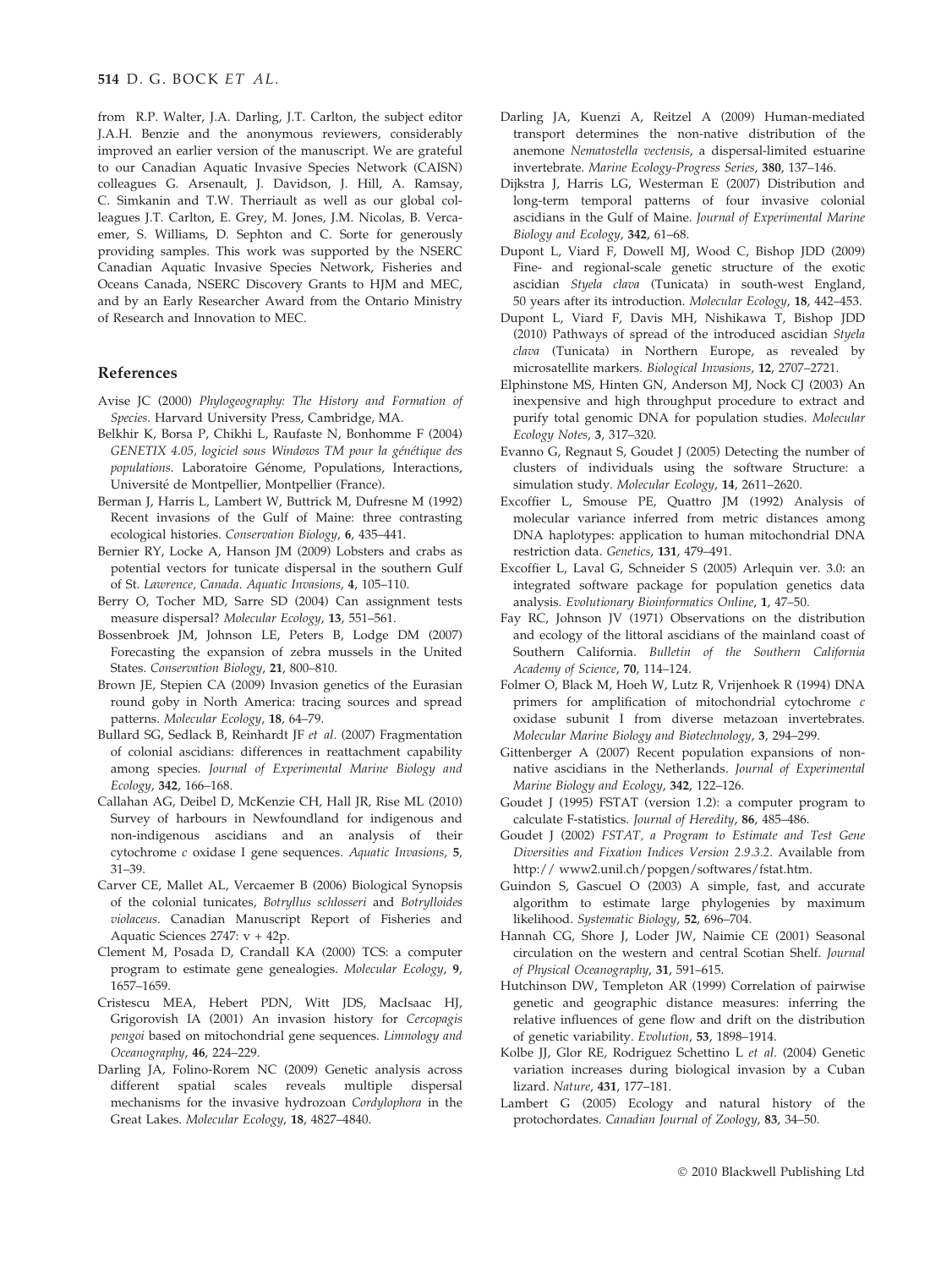- Lambert CC, Lambert G (2003) Persistence and differential distribution of nonindigenous ascidians in harbors of the Southern California Bight. Marine Ecology Progress Series, 259, 145–161.
- Lambert G, Sanamyan K (2001) Distaplia alaskensis sp. nov. (Ascidiaceea, Aplousobranchia) and other new ascidian records from south-central Alaska, with a redescription of Ascidia columbiana (Huntsman, 1912). Canadian Journal of Zoology, 79, 1766–1781.
- LeBlond PH (1983) The Strait of Georgia: Functional anatomy of a coastal sea. Canadian Journal of Fisheries and Aquatic Sciences, 40, 1033–1063.
- Lejeusne C, Chevaldonné P, Pergent-Martini C, Boudouresque CF, Pérez T (2010) Climate change effects on a miniature ocean: the highly diverse, highly impacted Mediterranean Sea. Trends in Ecology & Evolution, 25, 250-260.
- Locke A, Hanson JM, MacNair NG, Smith AH (2009) Rapid response to non-indigenous species. 2. Case studies of invasive tunicates in Prince Edward Island. Aquatic Invasions, 4, 249–258.
- Mergeay J, Verschuren D, De Meester L (2006) Invasion of an asexual American water flea clone throughout Africa and rapid displacement of a native sibling species. Proceedings of the Royal Society, Series B, 273, 2839–2844.
- Minchin D (2007) Rapid coastal survey for targeted alien species associated with floating pontoons in Ireland. Aquatic Invasions, 1, 143–147.
- Molecular Ecology Resources Primer Development Consortium, Abdoullaye D, Acevedo I et al. (2010) Permanent Genetic Resources added to Molecular Ecology Resources Database 1 August 2009-30 September 2009. Molecular Ecology Resources, 10, 232–236.
- Mousadik A, Petit RJ (1996) High level of genetic differentiation for allelic richness among populations of the argan tree [Argania spinosa (L.) Skeels] endemic to Morocco. Theoretical and Applied Genetics, 92, 832–839.
- Paetkau D, Slade R, Burden M, Estoup A (2004) Genetic assignment methods for the direct, real-time estimation of migration rate: a simulation-based exploration of accuracy and power. Molecular Ecology, 13, 55–65.
- Perez-Portela R, Bishop JDD, Davis AR, Turon X (2009) Phylogeny of the families Pyuridae and Styelidae (Stolidobranchiata, Ascidiacea) inferred from mitochondrial and nuclear DNA sequences. Molecular Phylogenetics and Evolution, 50, 560–570.
- Piry S, Alapetite A, Cornuet J-M et al. (2004) GeneClass2: a software for genetic assignment and first-generation migrant detection. Journal of Heredity, 95, 536–539.
- Posada D, Crandall KA (1998) MODELTEST: testing the model of DNA substitution. Bioinformatics, 14, 817–818.
- Pritchard JK, Stephens M, Donnelly P (2000) Inference of population structure using multilocus genotype data. Genetics, 155, 945–959.
- Pritchard JK, Wen X, Falush D (2007) Documentation for Structure Software. Version 2.2. Department of Human Genetics, University of Chicago, Chicago, Illinois.
- Ramakrishnan AP, Musial T, Cruzan MB (2010) Shifting dispersal modes at an expanding species' range margin. Molecular Ecology, 19, 1134–1146.
- Rannala B, Mountain JL (1997) Detecting immigration by using multilocus genotypes. Proceedings of the National Academy of Sciences of the USA, 94, 9197–9201.
- Raymond ML, Rousset F (1995) GenePop (version 3.4): population genetics software for exact test and ecumenicism. Journal of Heredity, 86, 248–249.
- Ricciardi A (2007) Are modern biological invasions an unprecedented form of global change? Conservation Biology, 21, 329–336.
- Rice WR (1989) Analyzing tables of statistical tests. Evolution, 43, 223–225.
- Rius M, Pascual M, Turon X (2008) Phylogeography of the widespread marine invader Microcosmus squamiger (Ascidiacea) reveals high genetic diversity of introduced populations and non-independent colonizations. Diversity and Distributions, 14, 818–828.
- Rollins LA, Woolnough AP, Wilton AN, Sinclair R, Sherwin WB (2009) Invasive species can't cover their tracks: using microsatellites to assist management of starling (Sturnus vulgaris) populations in Western Australia. Molecular Ecology, 18, 1560–1573.
- Rousset F (1997) Genetic differentiation and estimation of gene flow from F-statistics under isolation by distance. Genetics, 145, 1219–1228.
- Rozas J, Sanchez-DelBarrio JC, Messeguer X, Rozas R (2003) DnaSP, DNA polymorphism analyses by the coalescent and other methods. Bioinformatics, 19, 2496–2497.
- Saito Y, Mukai H, Watanabe H (1981) Studies on Japanese compound styelid ascidians. II. A new species of the genus Botrylloides and redescription of B. violaceus Oka. Publications of the Seto Marine Biological Laboratory, 26, 357– 368.
- Sakai A, Allendorf F, Holt J et al. (2001) The population biology of invasive species. Annual Review of Ecology and Systematics, 32, 305–332.
- Schuelke M (2000) An economic method for the fluorescent labeling of PCR fragments. Nature Biotechnology, 18, 233–234.
- Stoner DS, Ben-Shlomo R, Rinkevich B, Weissman IL (2002) Genetic variability of Botryllus schlosseri invasions to the east and west coasts of the USA. Marine Ecology Progress Series, 243, 93–100.
- Swofford DL (2001) PAUP\*: Phylogenetic Analysis Using Parsimony (\*and others methods). Sinauer, Sunderland, MA, USA.
- Tsutsui ND, Suarez AV, Holway DA, Case TJ (2000) Reduced genetic variation and the success of an invasive species. Proceedings of the National Academy of Sciences of the USA, 97, 5948–5953.
- Van Name WG (1945) The North and South American Ascidians. Bulletin of American Natural History, 84, 1–463.
- Voisin M, Engel CR, Viard F (2005) Differential shuffling of native genetic diversity across introduced regions in a brown alga: Aquaculture vs. maritime traffic effects. Proceedings of the National Academy of Sciences of the USA, 102, 5432–5437.
- Waits LP, Luikart G, Taberlet P (2001) Estimating the probability of identity among genotypes in natural populations: cautions and guidelines. Molecular Ecology, 10, 249–256.
- Wilberg MJ, Dreher BP (2004) GENECAP: a program for analysis of multilocus genotype data for non-invasive sampling and capture-recapture population estimation. Molecular Ecology Notes, 4, 783.